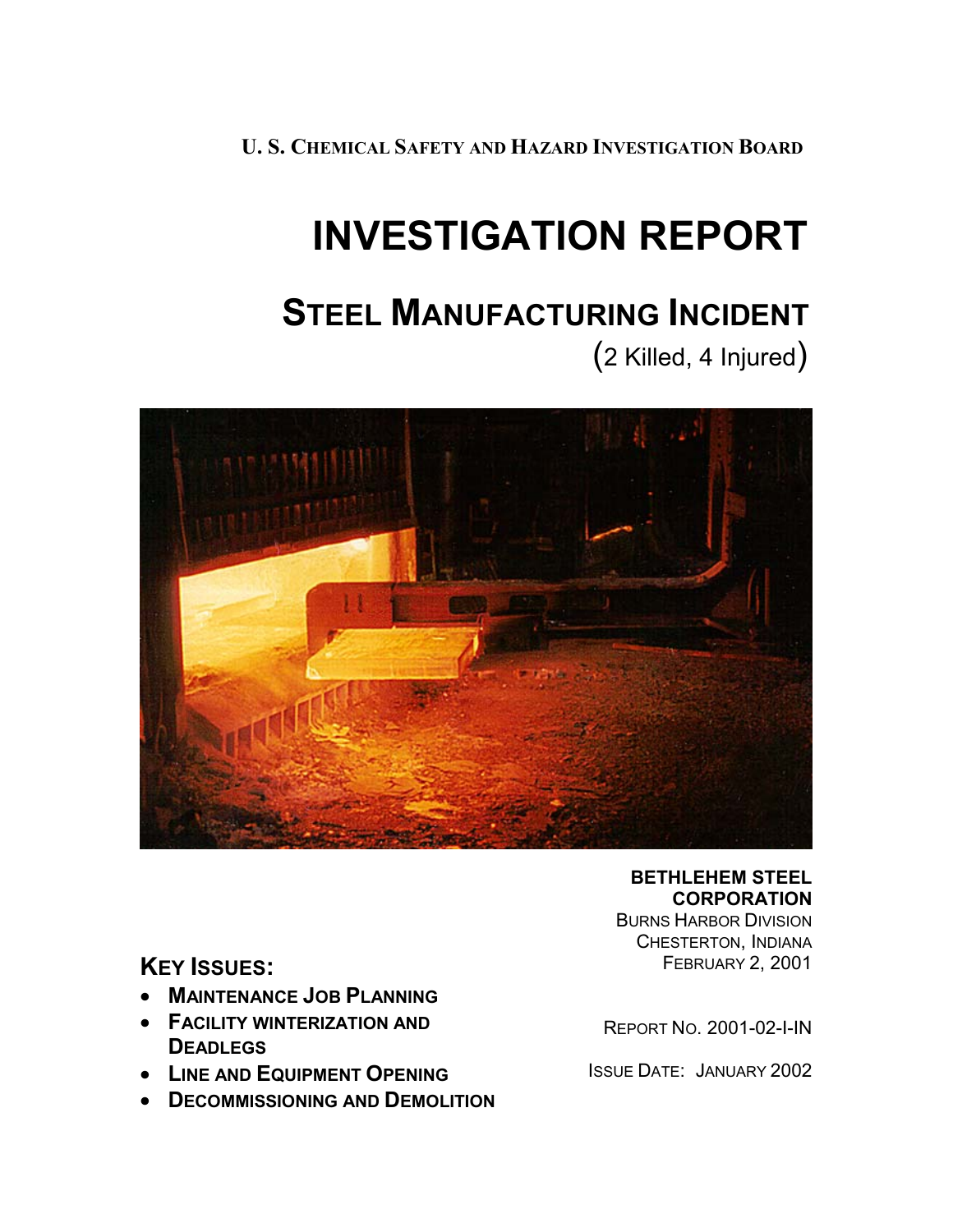#### **CONTENTS**

| 1.0 |                                 |                                                                                                                                                 |  |  |  |
|-----|---------------------------------|-------------------------------------------------------------------------------------------------------------------------------------------------|--|--|--|
|     | 1.1<br>1.2<br>1.3<br>1.4<br>1.5 |                                                                                                                                                 |  |  |  |
| 2.0 |                                 |                                                                                                                                                 |  |  |  |
|     | 2.1                             | Furnace Decommissioning and Demolition. 18<br>2.1.1<br>2.1.2<br>2.1.3                                                                           |  |  |  |
|     | 2.2                             |                                                                                                                                                 |  |  |  |
| 3.0 |                                 |                                                                                                                                                 |  |  |  |
|     | 3.1                             | Fuel Switchover Problems at #5 Furnace, January 5, 2001 25<br>3.1.1<br>3.1.2<br>Condensate Leakage at #1 Furnace, January 31, 2001. 26<br>3.1.3 |  |  |  |
|     | 3.2                             | 3.2.1<br>3.2.2<br>3.2.3<br>3.2.4<br>Hazards Created by Demolition Activity30<br>3.2.5                                                           |  |  |  |
|     | 3.3                             | Communication of Safety and Maintenance Procedures. 31<br>3.2.6<br>3.3.1<br>Presence of Flammable Liquids in COG Piping 33<br>3.3.2<br>3.3.3    |  |  |  |
|     | 3.4                             |                                                                                                                                                 |  |  |  |
| 4.0 |                                 |                                                                                                                                                 |  |  |  |
| 5.0 |                                 |                                                                                                                                                 |  |  |  |
| 6.0 |                                 |                                                                                                                                                 |  |  |  |
|     |                                 |                                                                                                                                                 |  |  |  |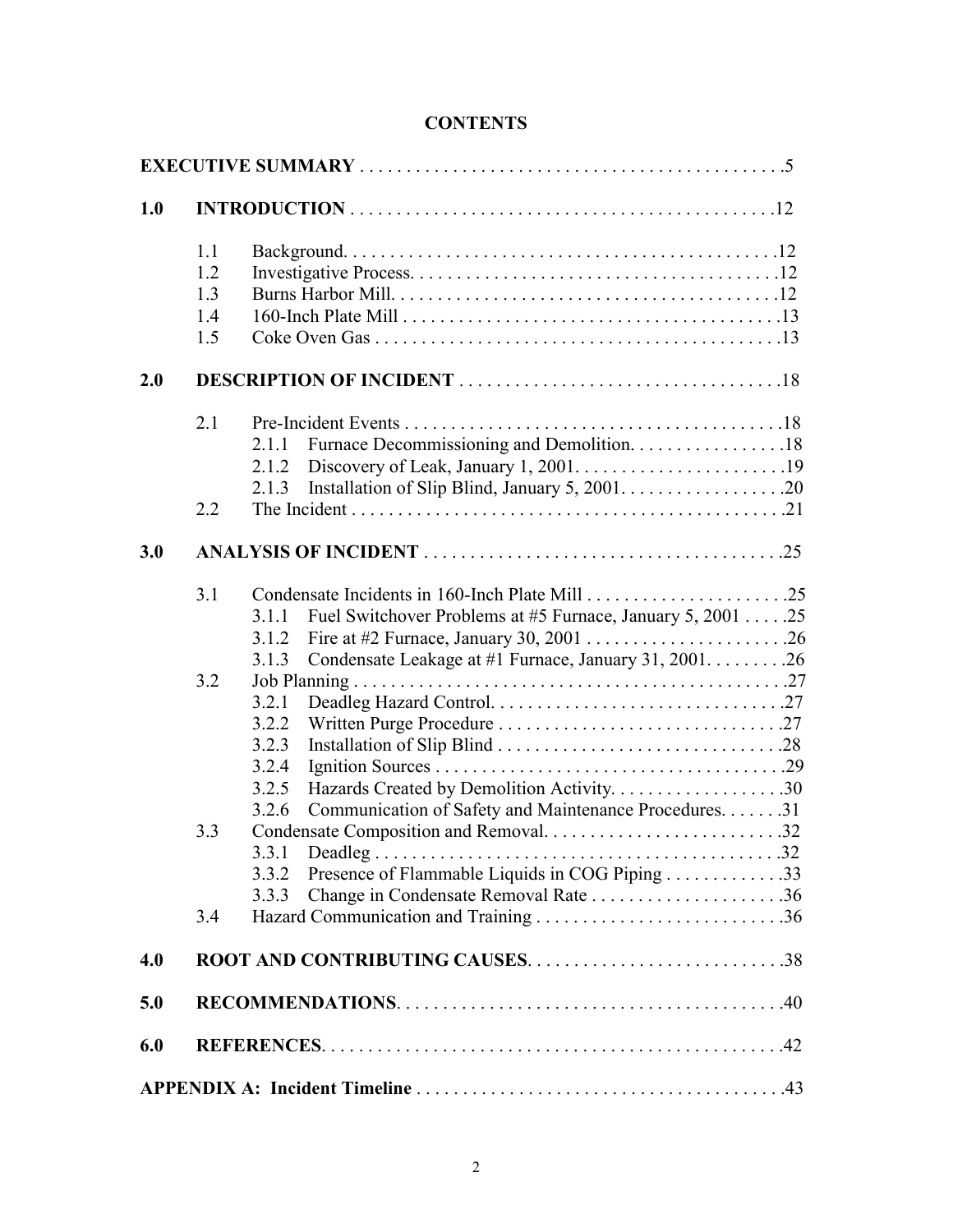### **FIGURES**

| 1              | Two Continuous and Four Batch Furnaces at 160-Inch Plate Mill 14 |
|----------------|------------------------------------------------------------------|
| $\overline{2}$ | Active Batch Furnace Showing Crane Removing Steel Slab14         |
| 3              |                                                                  |
| $\overline{4}$ |                                                                  |
| 5              |                                                                  |
| 6              | #4 Batch Furnace Debris Pile Present Before Incident 19          |
| $\overline{7}$ | Location of Personnel at Time of Release, February 2, 2001 22    |
| 8              | #4 Batch Furnace COG Piping, Release of Flammable Liquid,        |
| 9              |                                                                  |
| 10             |                                                                  |
| 11             |                                                                  |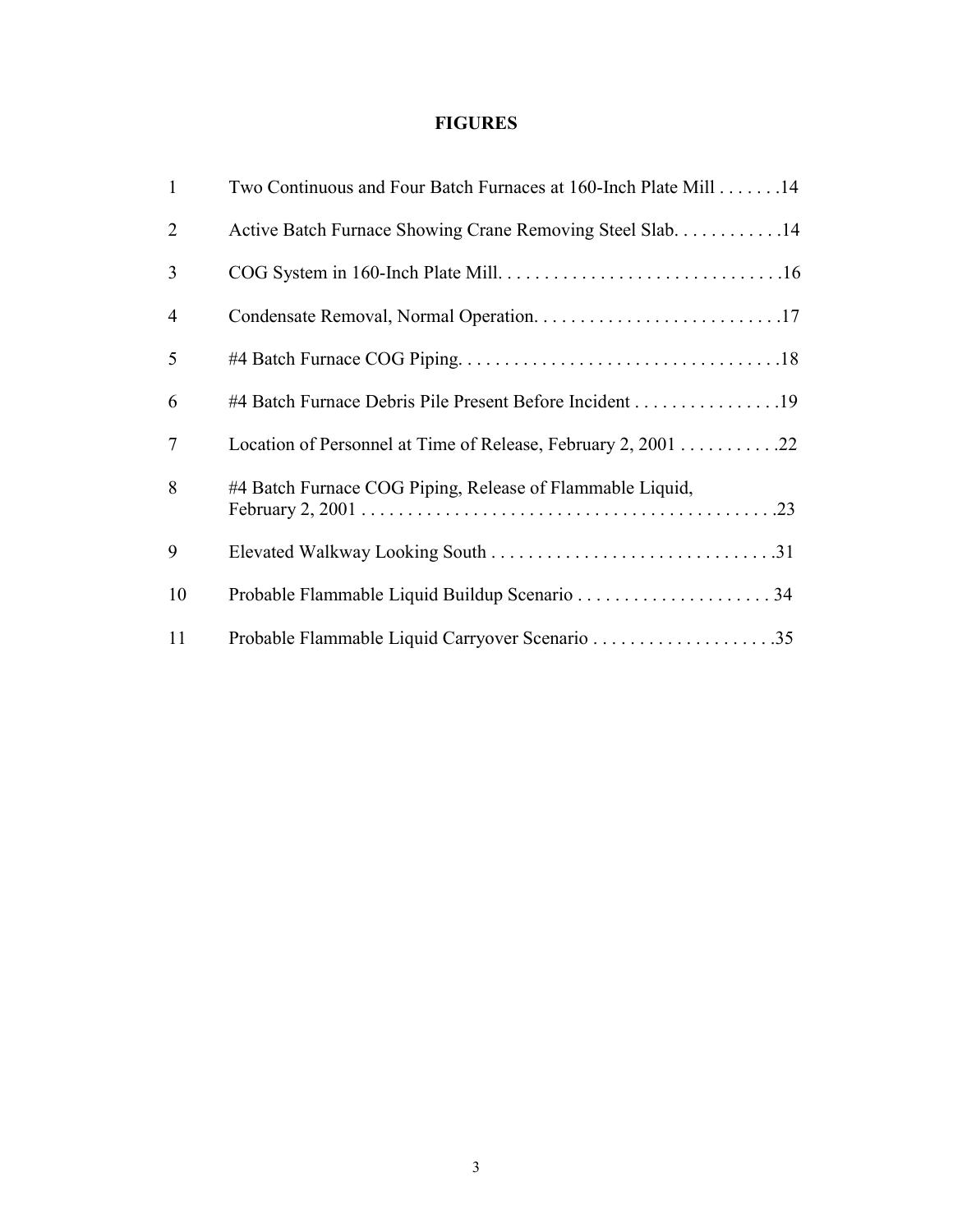## **ACRONYMS AND ABBREVIATIONS**

| <b>AFL-CIO</b> | American Federation of Labor and Congress of Industrial<br>Organizations |
|----------------|--------------------------------------------------------------------------|
| <b>CFR</b>     | Code of Federal Regulations                                              |
| COG            | Coke oven gas                                                            |
| CSB            | U.S. Chemical Safety and Hazard Investigation Board                      |
| $\mathrm{P}$   | Degrees Fahrenheit                                                       |
| $ft^3$ /day    | Cubic feet per day                                                       |
| <b>IOSHA</b>   | Indiana Occupational Safety and Health Administration                    |
| <b>MSDS</b>    | Material Safety Data Sheet                                               |
| OSHA           | Occupational Safety and Health Administration                            |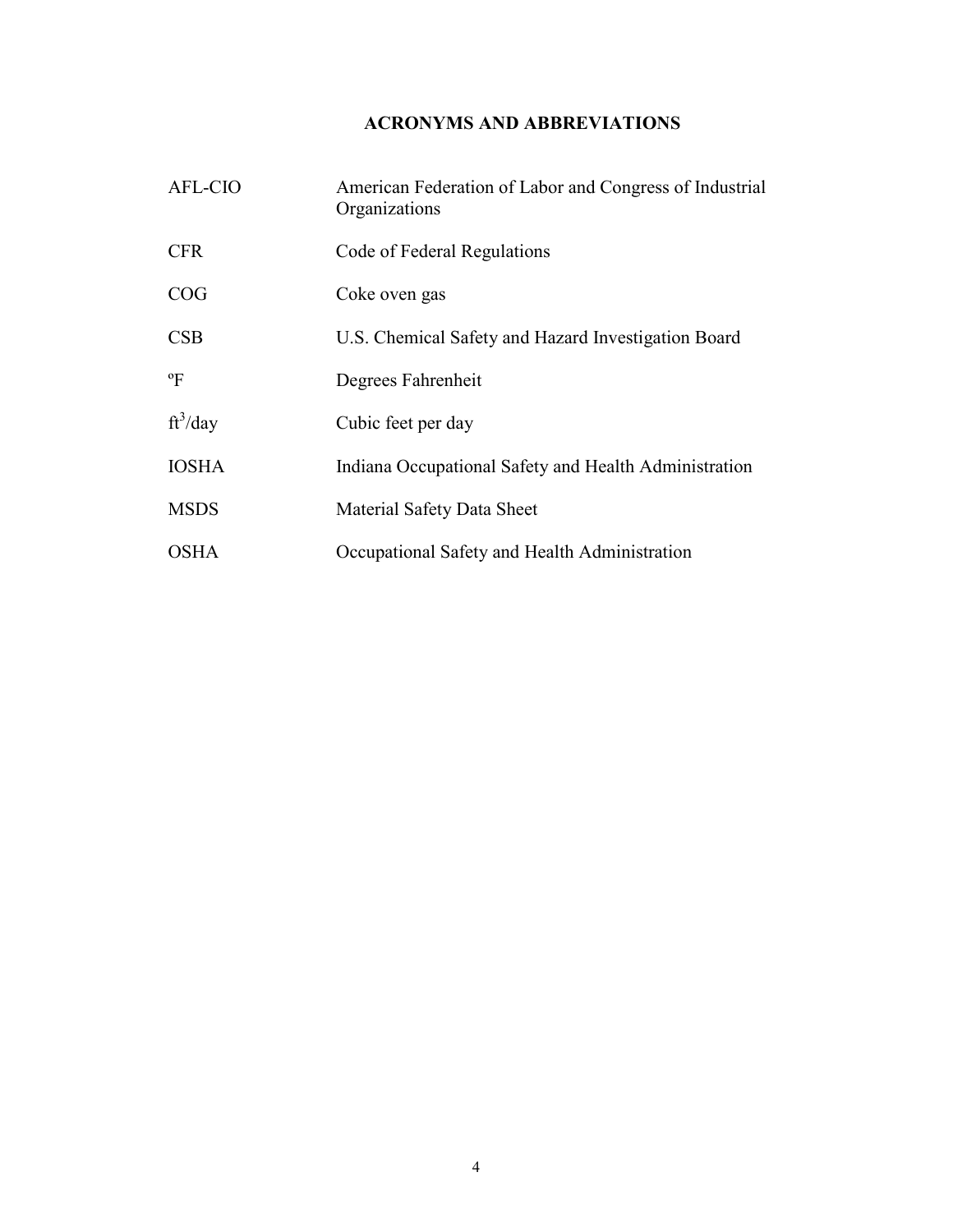#### **EXECUTIVE SUMMARY**

#### **ES. 1 Introduction**

On February 2, 2001, a fire occurred at Bethlehem Steel Corporation's Burns Harbor mill in Chesterton, Indiana. One Bethlehem Steel millwright and one contractor supervisor died. Four Bethlehem Steel millwrights were injured, one seriously. Workers were attempting to remove a slip blind<sup>1</sup> and a cracked valve from a coke oven gas (COG) line leading to a decommissioned furnace. During removal of the valve, flammable liquid was released and ignited.

Because of the serious nature of the incident, the U.S. Chemical Safety and Hazard Investigation Board (CSB) launched an investigation to determine the root and contributing causes and to issue recommendations to help prevent similar occurrences.

#### **ES. 2 Incident**

l

In 1992, the #4 batch furnace in the 160-inch plate mill was decommissioned, which created a deadleg<sup>2</sup> in the COG piping. The furnace had been undergoing demolition since summer 2000.

On January 1, 2001, coke oven gas was found to be leaking from a crack in a 10-inch valve used to close off the COG line that fed the out-of-service #4 furnace. The crack was likely caused by the freezing and expansion of water in COG condensate that had accumulated above the valve.

Coke oven gas is a byproduct of the cokemaking process in an integrated steel mill. It is used throughout the mill as a gaseous fuel. At the point of distribution, coke oven gas typically contains up to 10 percent water vapor. As it passes through cold distribution

 $<sup>1</sup>$  A slip blind (referred to as a pancake blind at Burns Harbor) is a round metal plate that is slipped between</sup> the loosened flanges of a piping connection to prevent flow.<br><sup>2</sup> A deadleg is a section of piping, typically vertical, without flow. In this case, it was connected to the

main COG piping.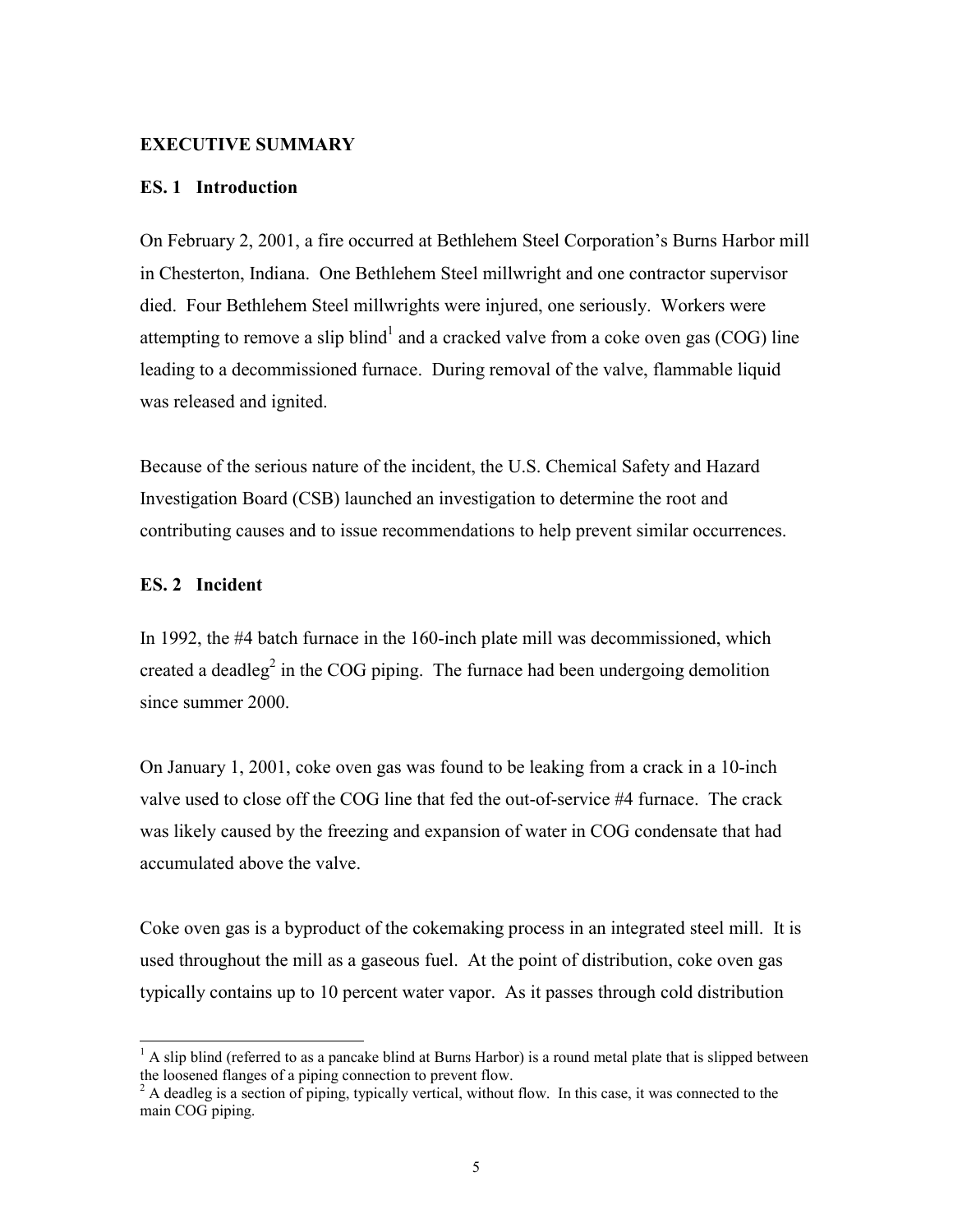lines, a portion of the water and heavier hydrocarbons<sup>3</sup> condense out of the gas. These liquids drain into tanks at various locations along the COG distribution system.

On January 5, millwrights installed a slip blind in the piping at the upper flange of the cracked valve to stop the leak. This allowed liquid to again collect in the deadleg, which lacked a low point drain.

Upstream of the #4 furnace, pipe insulation was missing from condensate drain lines on the roof of the plate mill. The missing insulation–combined with freezing temperatures in December 2000 and January 2001–caused the drain lines to plug with ice, which prevented the removal of condensate from the COG piping. It is most likely that flammable liquid concentrated and accumulated in the deadleg as the water trapped in the piping froze. The inability to remove condensate also resulted in three incidents prior to February 2–including one on January 30, in which a large surge of fire and burning liquid were emitted from another furnace.

On Friday, February 2, millwrights were assigned to replace the blind and cracked valve with a blind flange and drain assembly. A vacuum truck crew from Onyx Industrial Services was assigned to remove the condensate, which was expected to be nonflammable.

There was no way to safely drain the deadleg prior to opening the flange. As the millwrights loosened and removed the bolts from around the blind, a small stream of liquid began to seep from the flange. The valve and the slip blind suddenly dropped down several inches against the loosened bolts. Flammable condensate sprayed out and soaked two of the millwrights and the Onyx supervisor. The condensate ignited. CSB identified an infrared heat lamp and a natural gas-fired space heater–both used for freeze protection–as two potential ignition sources. As the flame reached the valve and the now open pipe, there was a blast and flammable liquid sprayed in all directions.

 $\overline{a}$ 

<sup>&</sup>lt;sup>3</sup> The heavier hydrocarbons include benzene, toluene, and xylenes.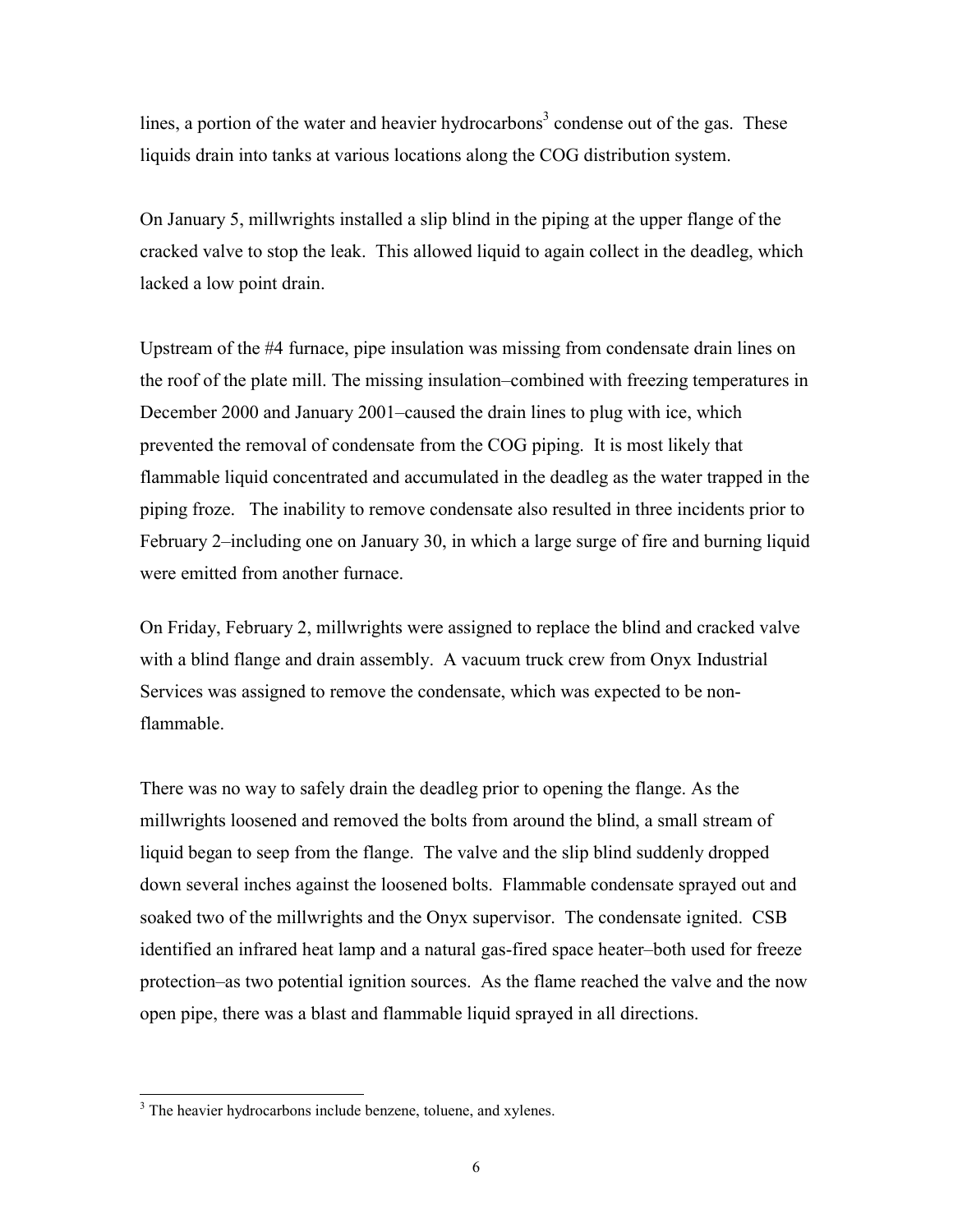The two millwrights were engulfed in flames and fell behind the furnace structure. One of these millwrights died; the other suffered burns and contusions. The Onyx supervisor fell onto the demolition debris and was fatally burned. In escaping through the flames, a third millwright received serious burns and another suffered smoke inhalation.

#### **ES. 3 Key Findings**

- 1. The #4 batch furnace was decommissioned in 1992, which created a deadleg of 25 feet of vertical 10-inch-diameter piping where COG condensate collected. The foreseeable sequence of events `that could lead to the accumulation and freezing of water in the deadleg was not taken into account in planning the decommissioning work.
- 2. Missing pipe insulation caused water in the COG condensate to freeze and plug the system drains at the 160-inch plate mill in December 2000. It is most likely that the condensate trapped in the COG piping separated into water and hydrocarbon layers. As the water layer continued to freeze, liquid hydrocarbons accumulated in the COG piping and were carried into the furnace piping.
- 3. Three incidents in the 160-inch plate mill in January 2001, including one that produced a surge of fire and a flow of flaming liquid from a furnace, demonstrated that the amount of condensate in the COG system was unusually high and could be flammable. The Burns Harbor facility did not have a system for monitoring and controlling hazards that could be caused by changes in COG condensate accumulation rates or flammability. Burns Harbor staff was investigating these incidents and conducting followup activities at the time of the February 2 incident. Knowledge of the previous incidents was not shared with the workforce performing the maintenance job on February 2.
- 4. The majority of the Burns Harbor and contractor personnel interviewed by CSB considered COG condensate to be mostly water; they did not think that it posed a fire risk. The potential presence of flammables was not considered in job

7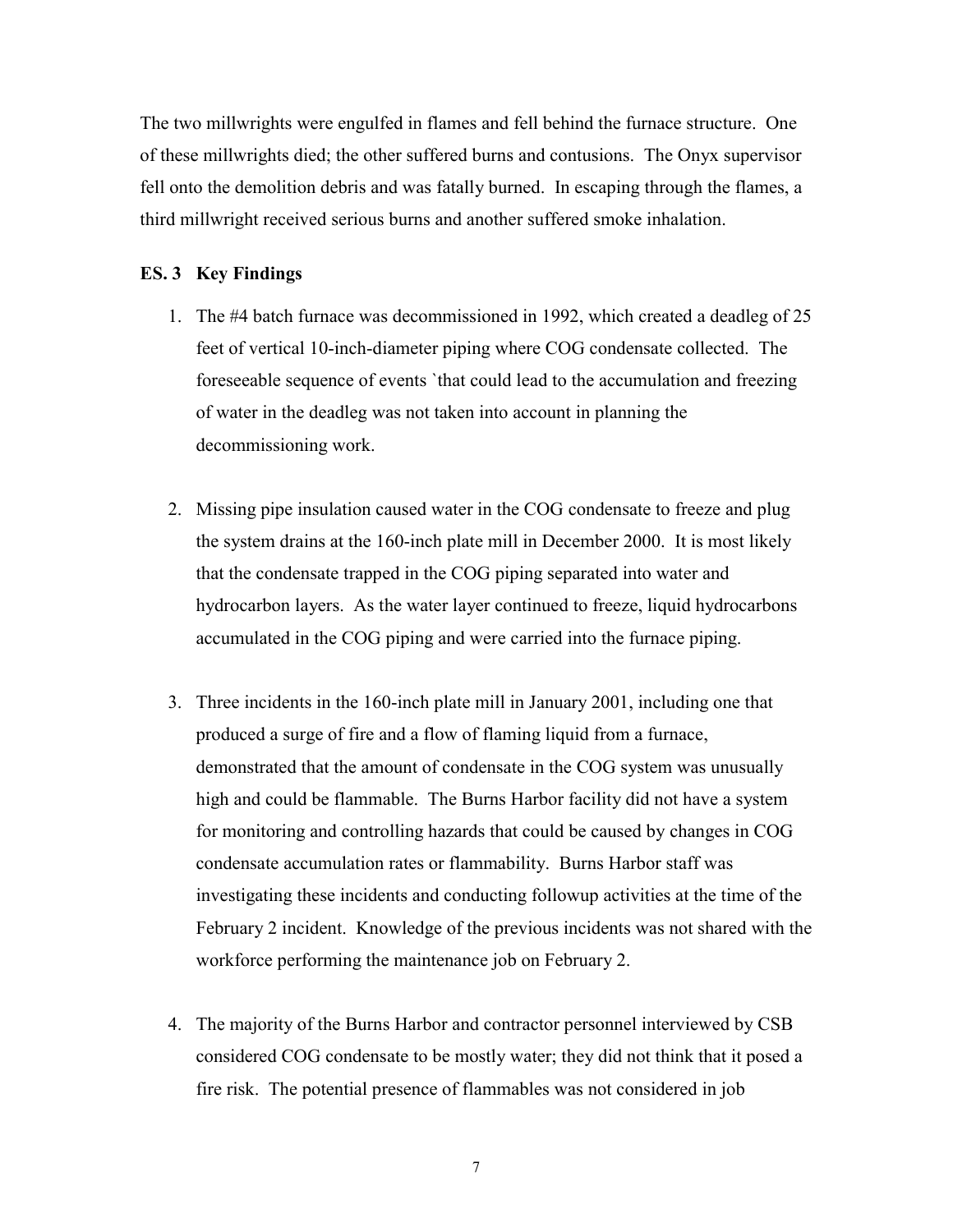planning. The Material Safety Data Sheet (MSDS) for COG condensate does not list the potential for flammability. A sample of COG condensate taken by CSB from another furnace in the plate mill after February 2 was highly flammable, with a flash point of 29 degrees Fahrenheit  $(^{\circ}F)^{4}$ 

- 5. The installation of the slip blind above the cracked valve on January 5 and the attempted removal of the leaking valve on February 2 were both done without written procedures, as required by the Burns Harbor Lockout, Blue Flag, and Tag policy and the Burns Harbor Gas Hazard Control Program. These procedures required detailed written instructions for isolation, drainage, and purging of piping.
- 6. The initial leak repair plan was to install a blind flange and drain valve to replace the cracked valve. However, a slip blind was installed to save time. The slip blind created a hazardous situation; it allowed COG condensate to again accumulate in the deadleg and prevented safe draining of the line because there was no low point drain.
- 7. The demolition work at the #4 furnace was being conducted without sufficient planning, oversight, or control. Demolition activities resulted in elevated walkways without railings and obstructed egress pathways, which prevented workers from quickly escaping when the ignition occurred.

#### **ES. 4 Root Causes**

 $\overline{a}$ 

## **1. Management systems for the supervision, planning, and execution of maintenance work were inadequate.**

- Burns Harbor mill personnel often bypassed the Lockout, Blue Flag, and Tag and Gas Hazard Control Program procedures when performing COG line maintenance in the steel handling areas of the facility. Company requirements for written

<sup>&</sup>lt;sup>4</sup> Flash point is the minimum temperature at which a liquid gives off sufficient vapor to form an ignitable mixture with air near the surface. Liquids with flash points of less than 100°F are classified as flammable.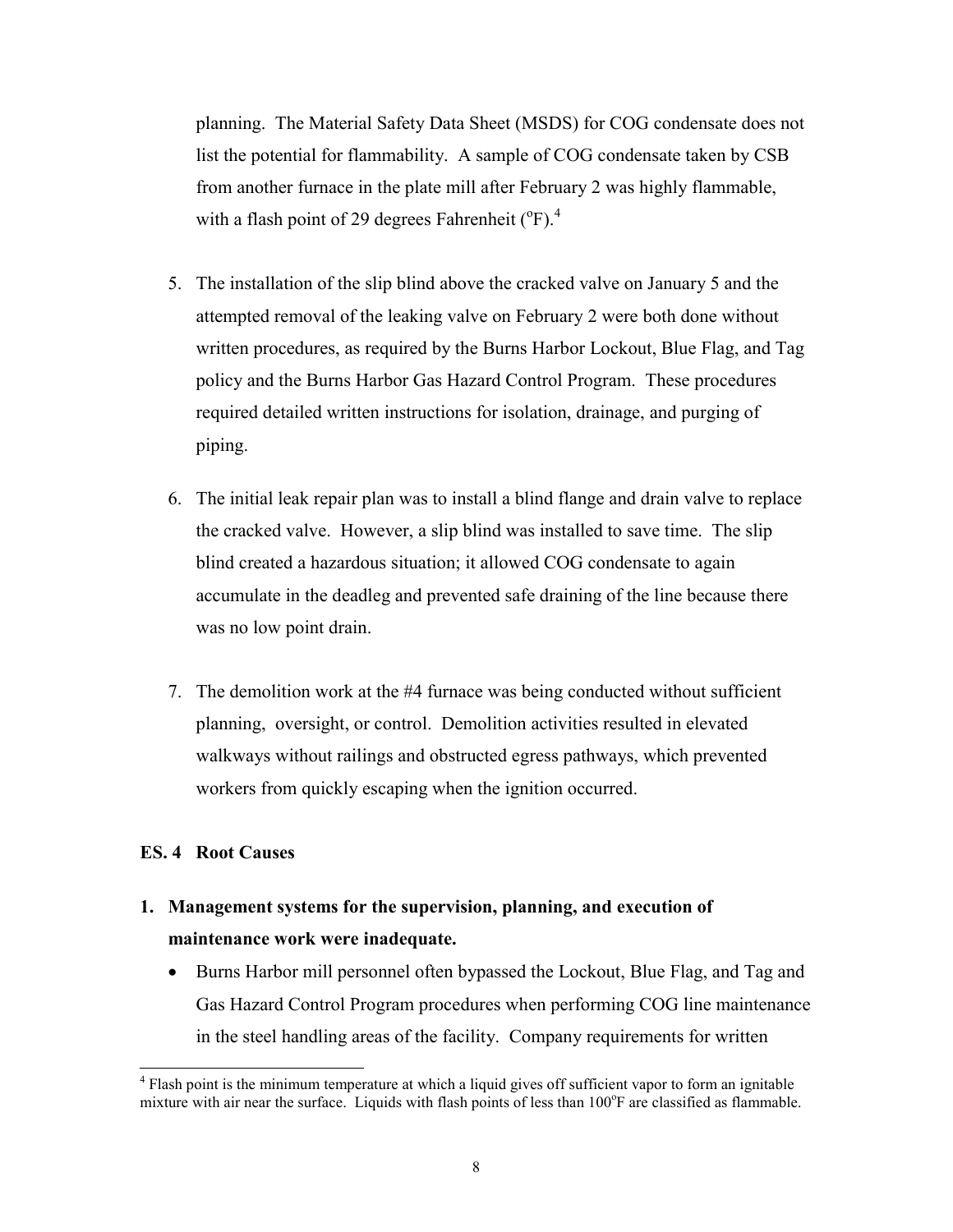planning, job setup, and line isolation and purging were not followed on January 5 or February 2.

- The work on January 5 and February 2 should not have been scheduled without a plan to control the hazards created by the potential for flammables and by the lack of a low point drain in the deadleg.
- Personnel performing the work were not made aware of the possible presence of flammables, nor were they informed of the condensate incidents that occurred prior to February 2.
- Obstructed exit routes due to demolition work on the #4 furnace were not considered during job planning.
- Insulation was not reinstalled after the completion of maintenance work on an outdoor section of system piping. This allowed water in the COG condensate to freeze. The freezing blocked drains and led to the accumulation of a flammable phase in the furnace system.

## **2. The Burns Harbor facility did not have a system for monitoring and controlling hazards that could be caused by changes in COG condensate flammability or accumulation rates.**

- Changes in the amount of condensate being collected were not taken into account by management. By not examining or responding to these changes, the facility missed opportunities to take corrective action, which could have prevented the February 2 incident.
- Employees were not generally aware of the potential flammability of COG condensate under certain operating conditions.

#### **ES. 5 Contributing Cause**

l

**The Burns Harbor facility did not have a program to identify and address hazards that might be created by decommissioning and demolition operations.**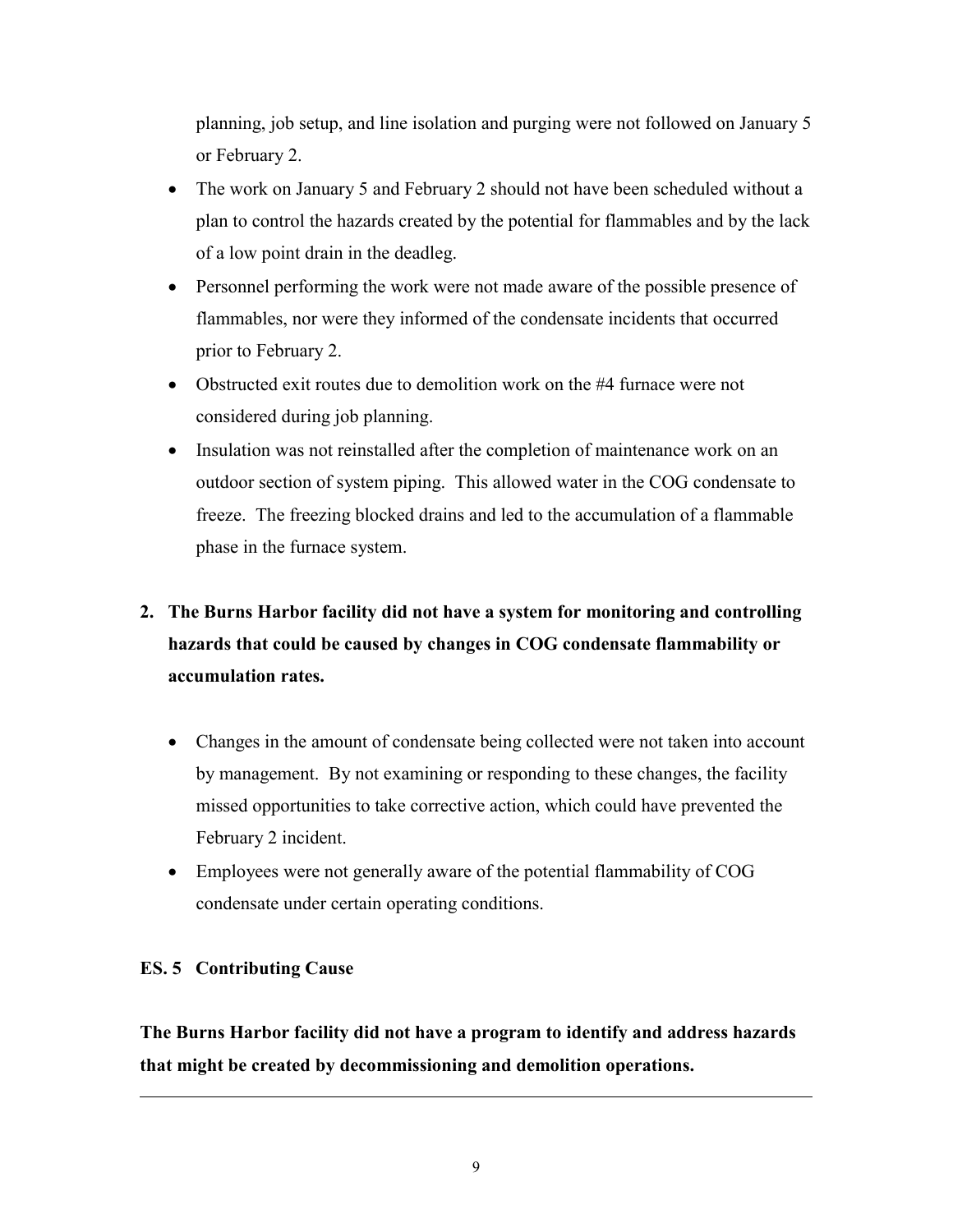- The hazards created by the deadleg were not considered when the #4 furnace was decommissioned in 1992. The deadleg was not removed or protected from freezing at that time or when demolition activities began in 2000.
- The demolition work resulted in the creation of hazards, such as lack of railings on the elevated platform and obstructed egress.

#### **ES.6 Recommendations**

#### **Bethlehem Steel Corporation, Burns Harbor Mill**

- 1. Implement a work authorization program that requires higher levels of management review, approval, and oversight for jobs that present higher levels of risk, such as opening lines potentially containing flammable liquids where there is no low point drain.
- 2. Monitor the accumulation and flammability of COG condensate throughout the mill. Address potentially hazardous changes in condensate accumulation rates and flammability.
- 3. Survey the mill for deadlegs and implement a program for resolving the hazards. Develop guidance for plant personnel on the risks of deadlegs and their prevention. Include deadlegs in plant winterization planning.
- 4. Provide drains at low points in piping to allow for the safe draining of potentially flammable material.
- 5. Ensure that Burns Harbor and contractor employees are trained with regard to the potential presence of flammable liquids when working with or opening COG or condensate piping and equipment.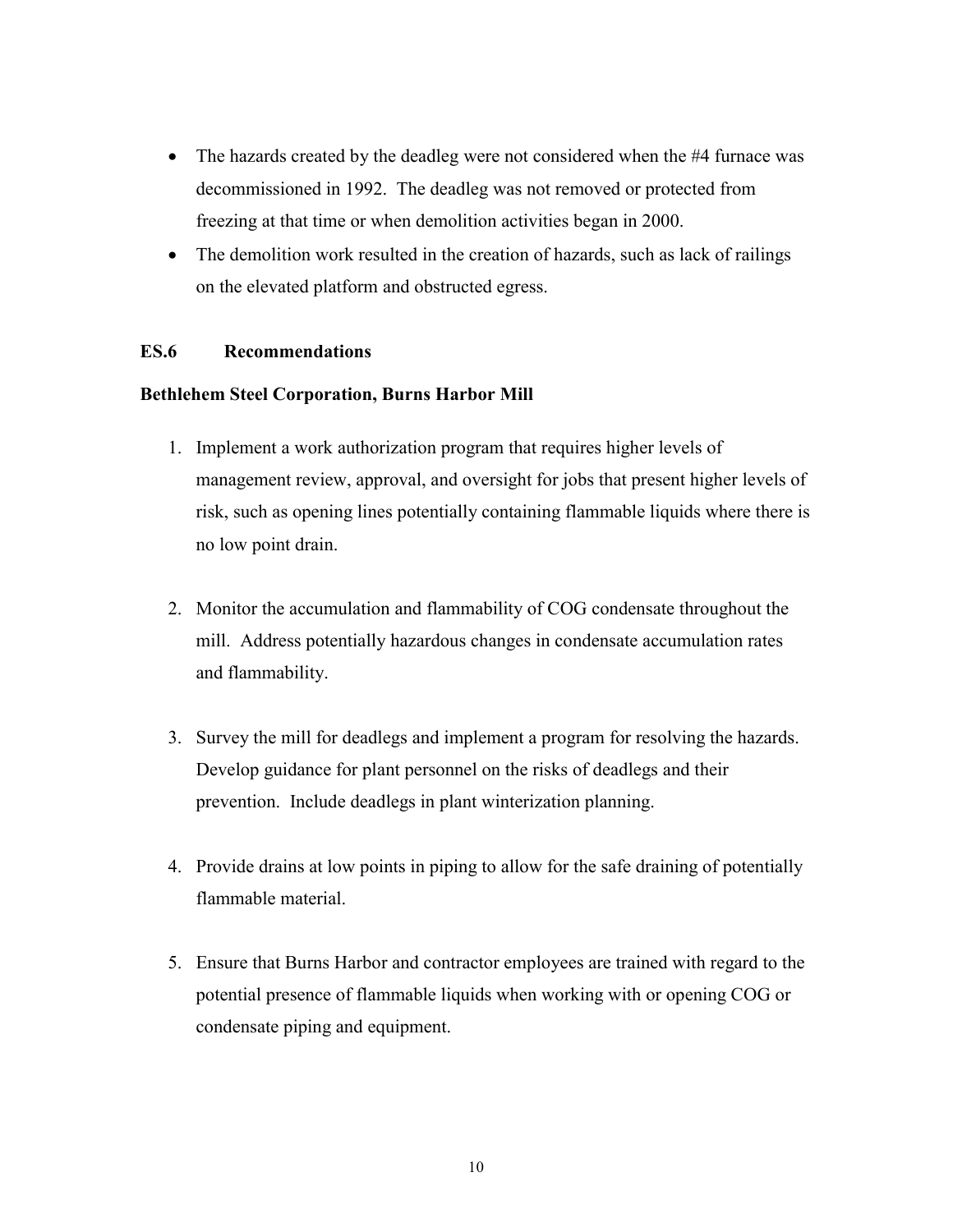6. Establish procedures to ensure that insulation is replaced when removed for maintenance.

#### **Bethlehem Steel Corporation**

- 1. Conduct periodic audits of work authorization, line and equipment opening, deadleg management programs, and decommissioning and demolition activities at your steelmaking facilities. Share findings with the workforce.
- 2. Revise the Material Safety Data Sheet (MSDS) for COG condensate to highlight the potential flammability hazard. Ensure that management at your steelmaking facilities trains employees and informs contractors with regard to the potential presence of flammable liquids when working with or opening COG condensate piping and equipment.
- 3. Communicate findings of this report to the workforce and contractors at Bethlehem Steel's steelmaking facilities.

#### **American Iron and Steel Institute, Association of Iron and Steel Engineers, United Steelworkers of America, AFL-CIO Building Trades Council**

Communicate findings of this report to your membership.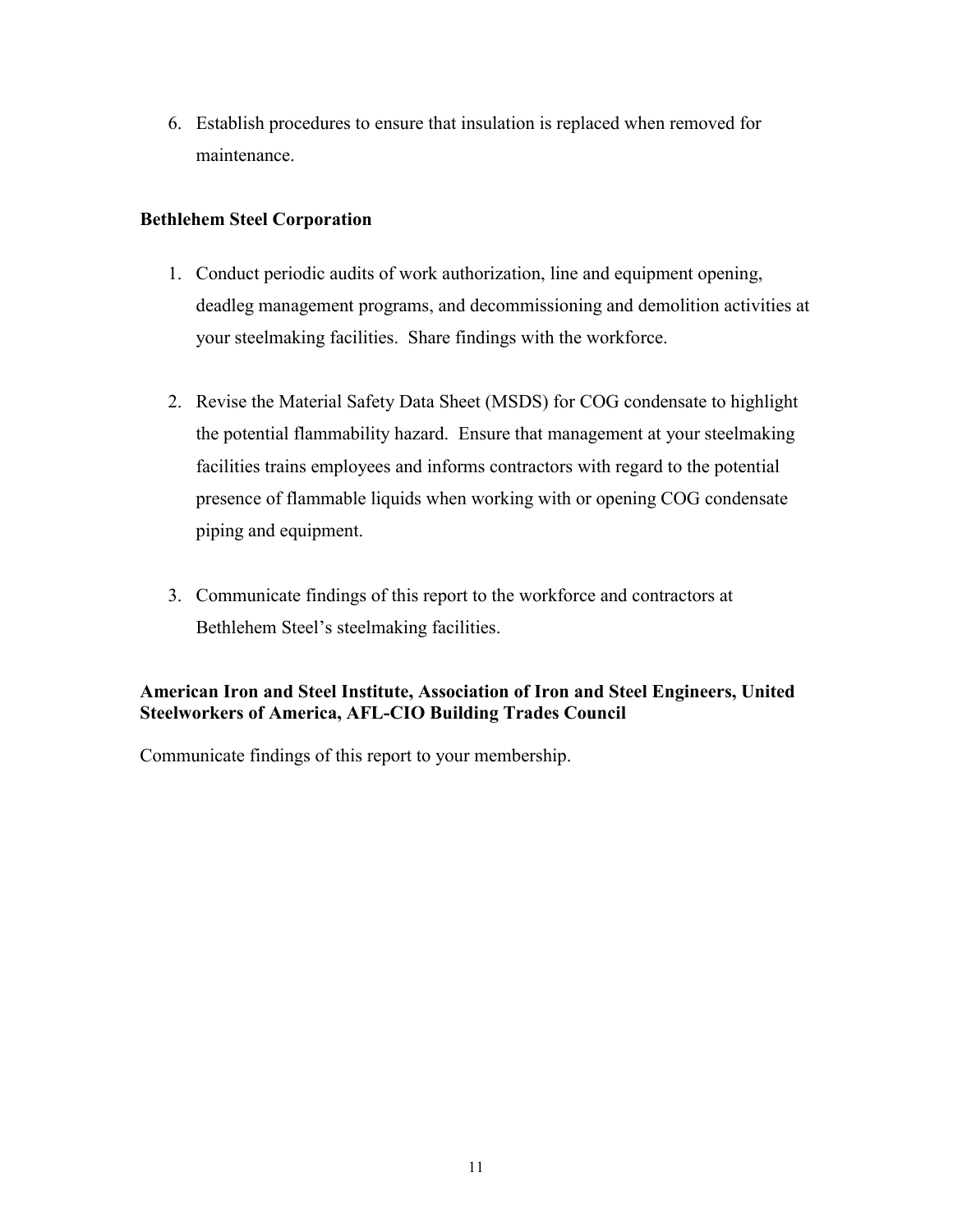#### **1.0 INTRODUCTION**

#### **1.1 Background**

On February 2, 2001, a fire in the furnace area of the 160-inch plate mill at Bethlehem Steel Corporation's Burns Harbor mill in Chesterton, Indiana, killed a Bethlehem Steel millwright and a supervisor with Onyx Industrial Services, a vacuum truck contractor. Another millwright was seriously injured, and three millwrights received lesser injuries. Workers were attempting to remove a slip blind<sup>5</sup> and a cracked valve from a coke oven gas (COG) line when flammable liquid was released and ignited.

#### **1.2 Investigative Process**

The U.S. Chemical Safety and Hazard Investigation Board (CSB) examined physical evidence at the site, conducted interviews, and reviewed relevant documents. The CSB incident investigation team coordinated activities with the Indiana Occupational Safety and Health Administration (IOSHA), which also investigated the incident.

CSB contracted with Phoenix Chemical Laboratory Inc. for analysis of condensate samples and with Engineering Systems Inc. for inspection of an infrared heat lamp found at the incident scene.

#### **1.3 Burns Harbor Mill**

The Burns Harbor mill of Bethlehem Steel is located on the shore of Lake Michigan. Burns Harbor opened in 1962. The mill, which covers approximately 3 square miles, employs about 5,000 members of the United Steelworkers of America union and 1,100 salaried personnel. There is a daily contractor population of 200 to 300.

<sup>&</sup>lt;sup>5</sup> A slip blind (referred to as a pancake blind at Burns Harbor) is a round metal plate that is slipped between the loosened flanges of a piping connection to prevent flow.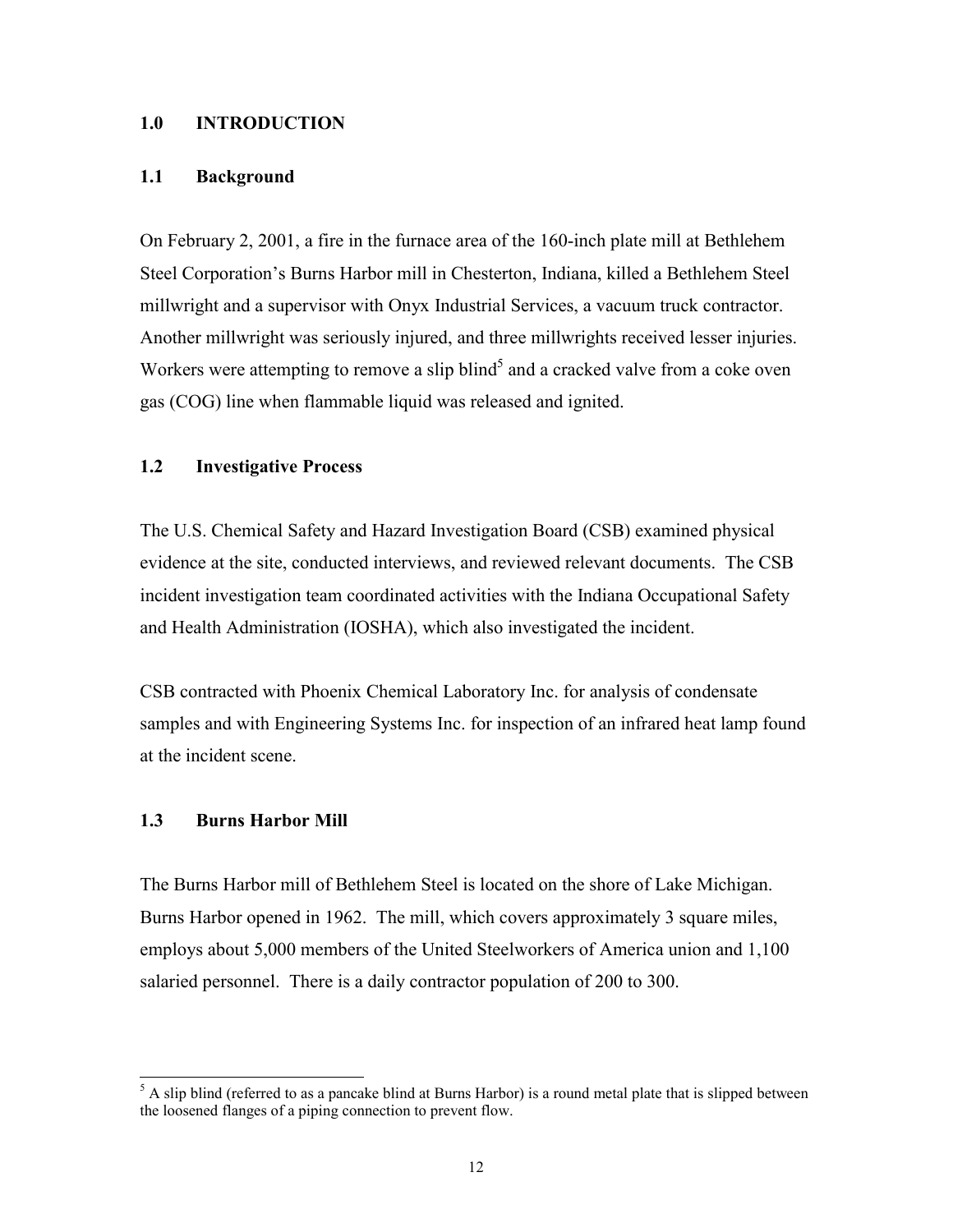As an integrated mill, Burns Harbor uses iron ore and coke to produce iron, which is converted to steel in three basic oxygen furnaces. Coke is produced onsite from coal in two coke oven production units.

Molten steel is converted to slabs in continuous casters. The slabs, resembling king-size mattresses in shape and weighing up to 20 tons each, are further processed into various shapes in the hot strip mill or the 160-inch plate mill, where the February 2 incident occurred.

#### **1.4 160-Inch Plate Mill**

The 160-inch plate mill contains two continuous and four batch furnaces (Figure 1), where steel slabs are heated to greater than 2,300 degrees Fahrenheit  $(^{\circ}F)$ . The slabs are further processed by being passed through heavy rolls, becoming thinner and longer, until a final steel plate is produced. Either coke oven gas or natural gas is burned to heat the batch furnaces. Figure 2 shows one of the batch furnaces in operation.

#### **1.5 Coke Oven Gas**

Coal is carbonized to coke by heating it to a high temperature  $(2,200^{\circ}F)$  in an oxygendeficient atmosphere.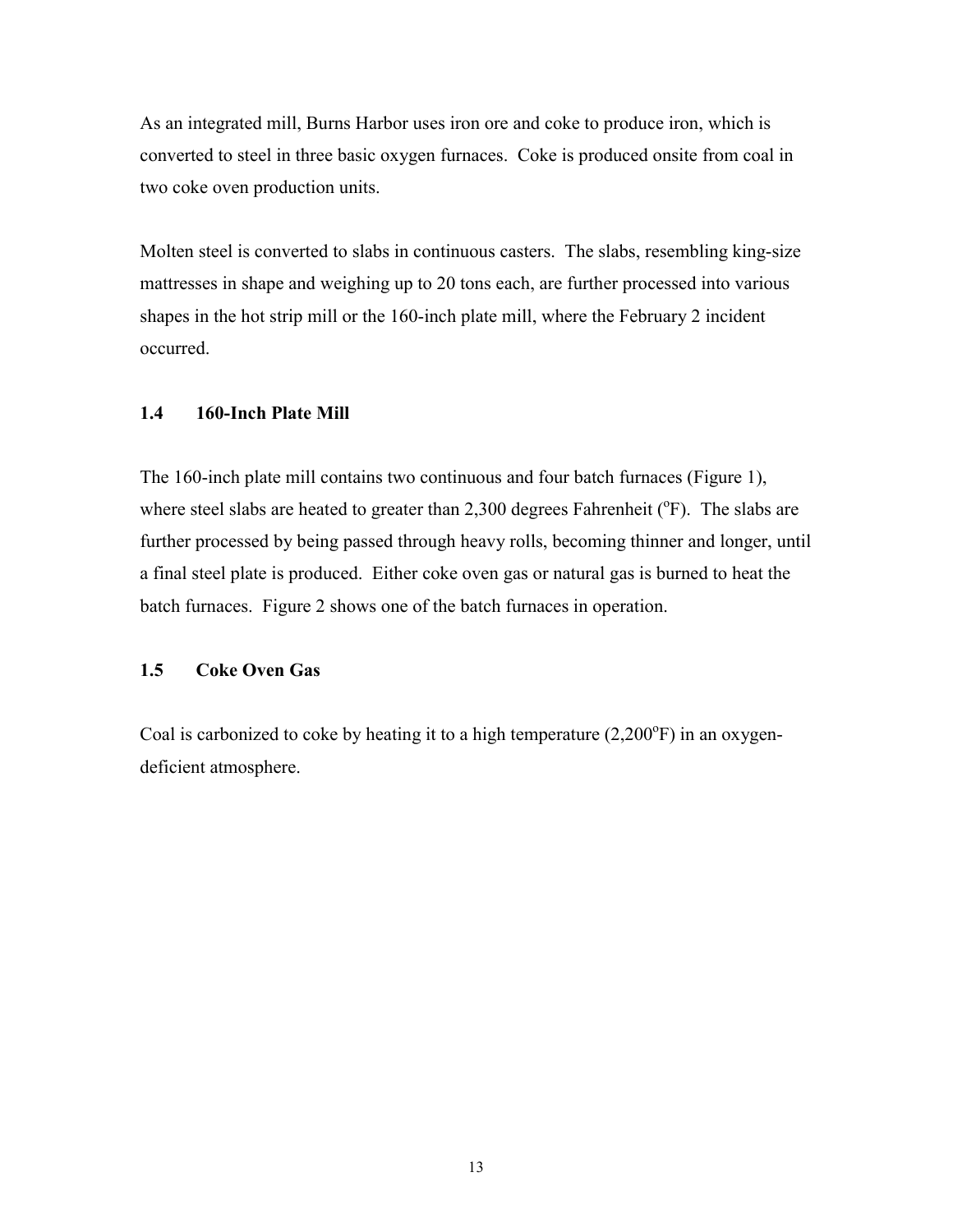

**Figure 1. Two continuous and four batch furnaces at 160-inch plate mill.** 



**Figure 2. Active batch furnace showing crane removing steel slab.**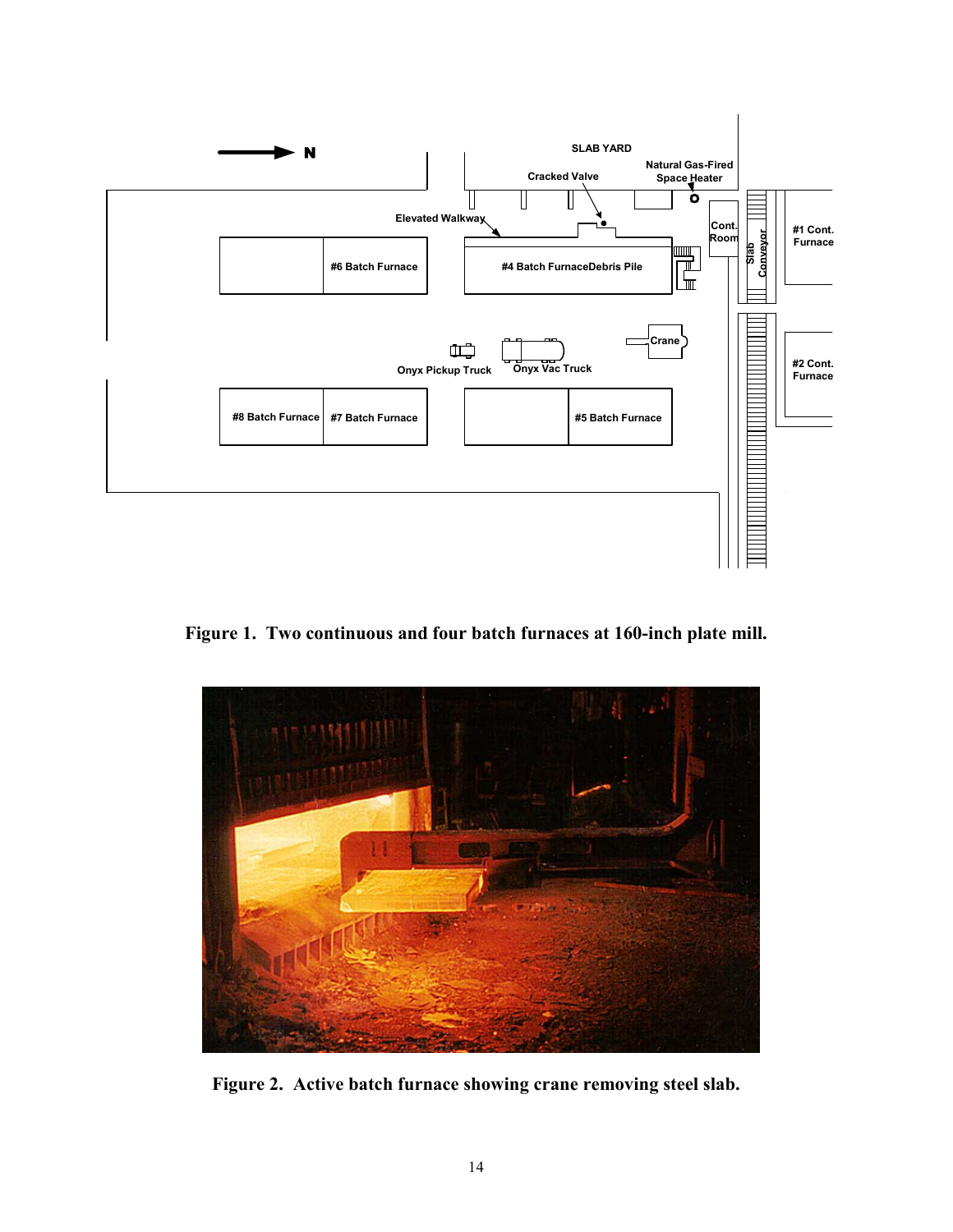Volatile materials and gases formed in the cokemaking process are vaporized and removed, leaving the solid coke behind. At Burns Harbor, the coal chemical unit cleans the raw coke oven gas to produce fuel for use in the mill. The following steps are required to process coke oven gas:

- Cool the gas by direct contact with a liquid condensate stream, which removes the majority of the water and hydrocarbon liquids.
- Remove tar particles by electrostatic precipitation.
- Absorb ammonia in a sulfuric acid solution and convert to ammonium sulfate, a commercial byproduct.
- Remove naphthalene via direct contact washing.

Forty percent of the gas is used to heat the coke oven units, leaving 60 percent available to the rest of the mill. The COG flow rate is approximately 80 million cubic feet per day  $(\text{ft}^3/\text{day})$ . Gas users in the mill include a power generating station and blast furnaces. The remaining gas then continues to the hot strip mill and, finally, to the 160-inch plate mill. Excess gas not consumed by the plant is burned in a flare tower. The COG distribution system runs for several miles within the Burns Harbor facility (Figure 3).

The coal chemical unit does not remove all of the condensate from the coke oven gas. The gas enters the distribution system at a temperature of 85 to 110º F, and vapors continue to condense as the gas cools in the piping. The liquid formed is carried downstream to a series of drains located at intervals along the COG system (Figure 4), where it is collected in tanks for recycle and disposal.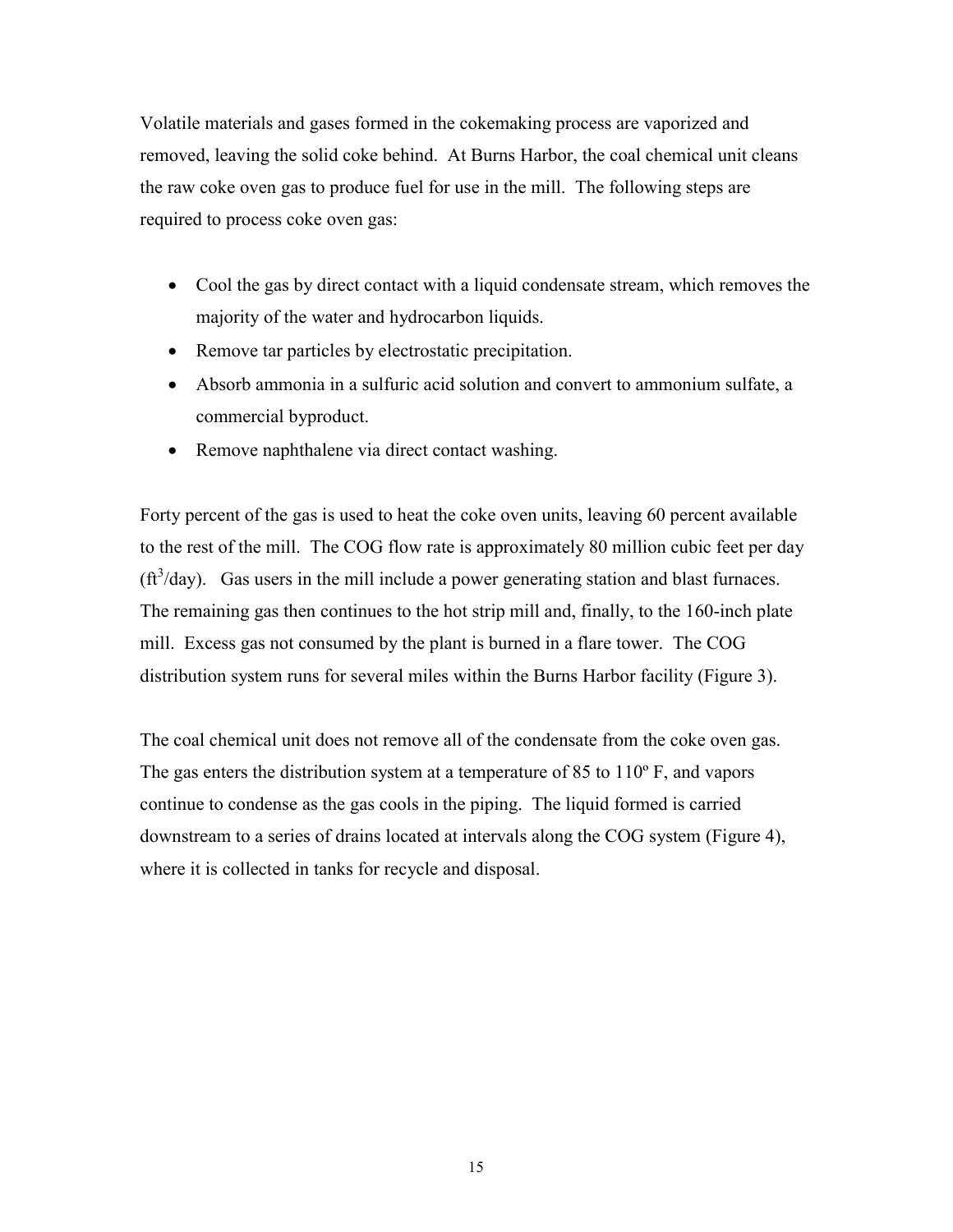

**Figure 3. COG system in 160-inch plate mill.** 

The Bethlehem Steel Material Safety Data Sheet (MSDS) for coke oven gas provides the following composition data:

| <b>Composition of Coke Oven Gas at 100°F</b> |                |  |  |  |
|----------------------------------------------|----------------|--|--|--|
| Component                                    | Weight Percent |  |  |  |
| Water                                        | Approx. 10     |  |  |  |
| Benzene                                      | $1 - 4$        |  |  |  |
| Carbon monoxide                              | $13 - 16$      |  |  |  |
| Carbon dioxide                               | $6 - 8$        |  |  |  |
| Ethylene                                     | $5 - 11$       |  |  |  |
| Hydrogen                                     | $9 - 13$       |  |  |  |
| Methane                                      | $43 - 53$      |  |  |  |
| Ethane                                       | $2 - 3$        |  |  |  |
| Hydrogen sulfide                             | $0.9 - 1.5$    |  |  |  |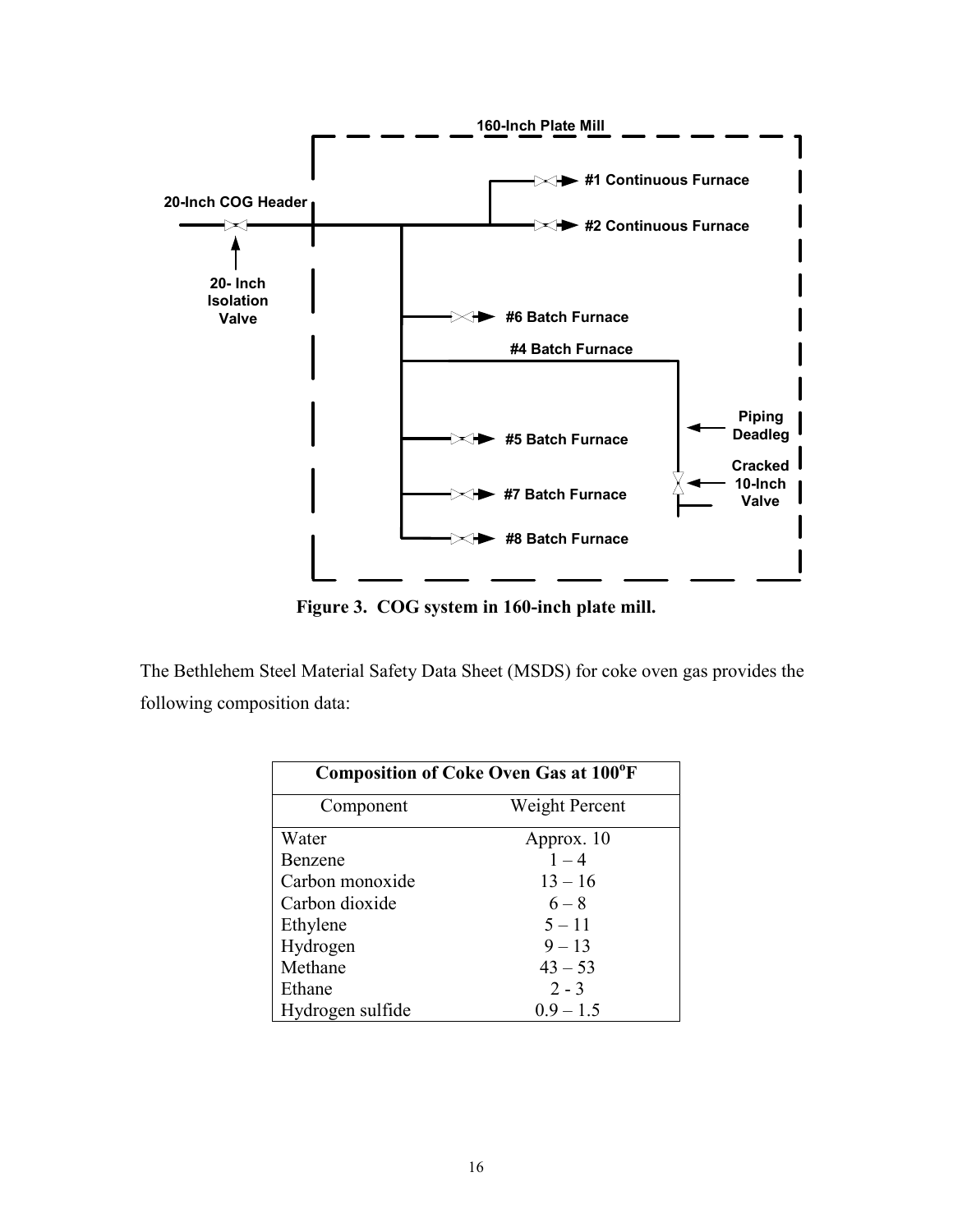The MSDS also identifies trace components, including butylenes  $( $0.8$  percent), toluene$  $(< 0.5$  percent), and xylenes  $(< 0.3$  percent).<sup>6</sup>

The Burns Harbor MSDS for COG condensate lists a specific gravity of 1 and a boiling point of 212 $\mathrm{P}$ , which indicates that normally the condensate is mostly water.<sup>7</sup>



**Figure 4. Condensate removal, normal operation.** 

 6 Bethlehem Steel Corporation, Coke Oven Gas Material Safety Data Sheet, January 1997.

<sup>7</sup> Bethlehem Steel Corporation, Coke Oven Gas Condensate Material Safety Data Sheet, April 1997.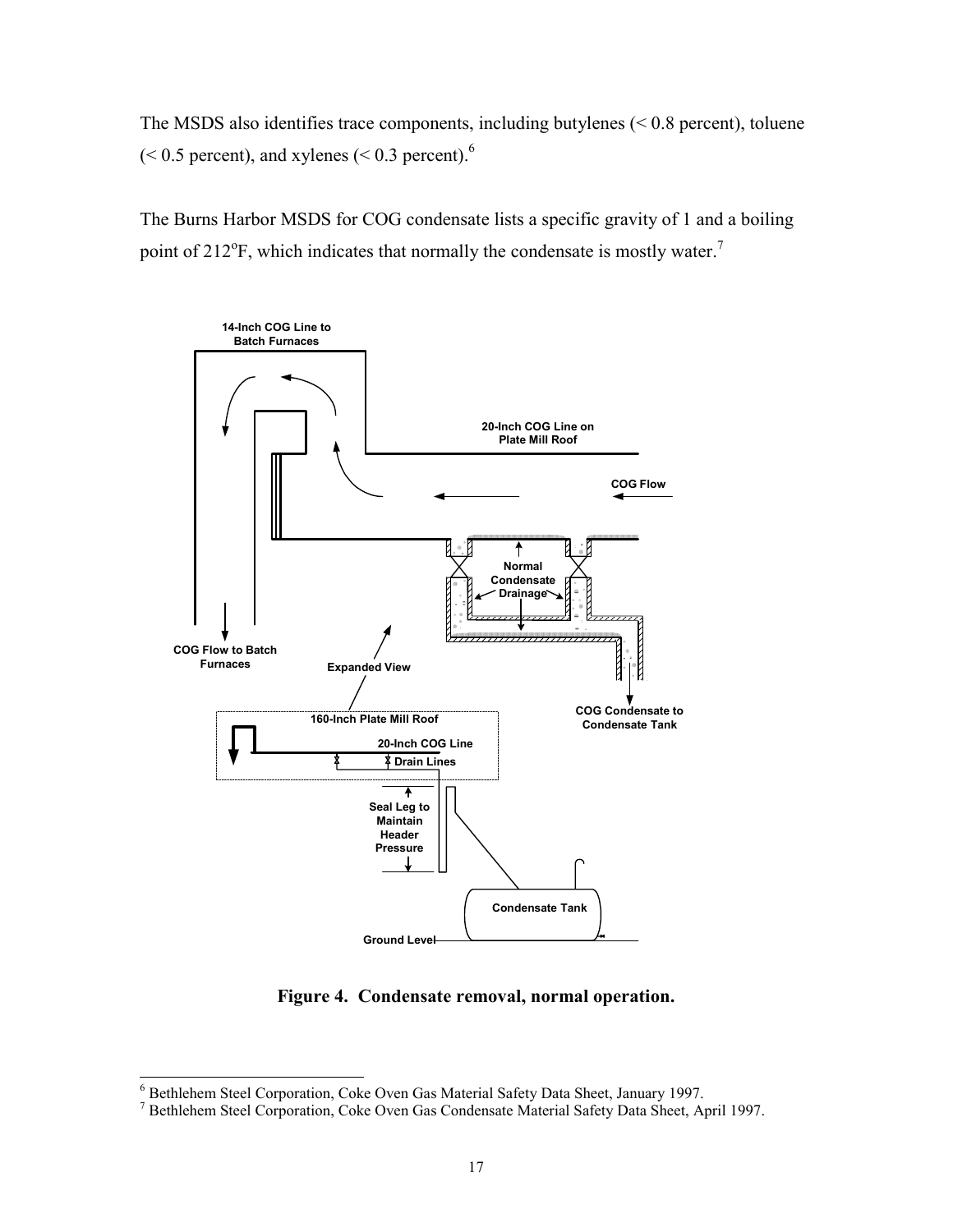#### **2.0 DESCRIPTION OF INCIDENT**

#### **2.1 Pre-Incident Events**

#### **2.1.1 Furnace Decommissioning and Demolition**

The #4 batch furnace in the 160-inch plate mill was shut down in 1992, at which time a 10-inch isolation gate valve was closed to prevent the flow of coke oven gas to the furnace. This created a 25-foot vertical deadleg<sup>8</sup> of 10-inch-diameter piping above the valve, which was open to the COG distribution piping (Figure 5). Furnace demolition began in summer 2000.



**Figure 5. #4 Batch furnace COG piping.**

<sup>&</sup>lt;sup>8</sup>A deadleg is a section of piping, typically vertical, without flow. In this case, it was connected to the main COG piping.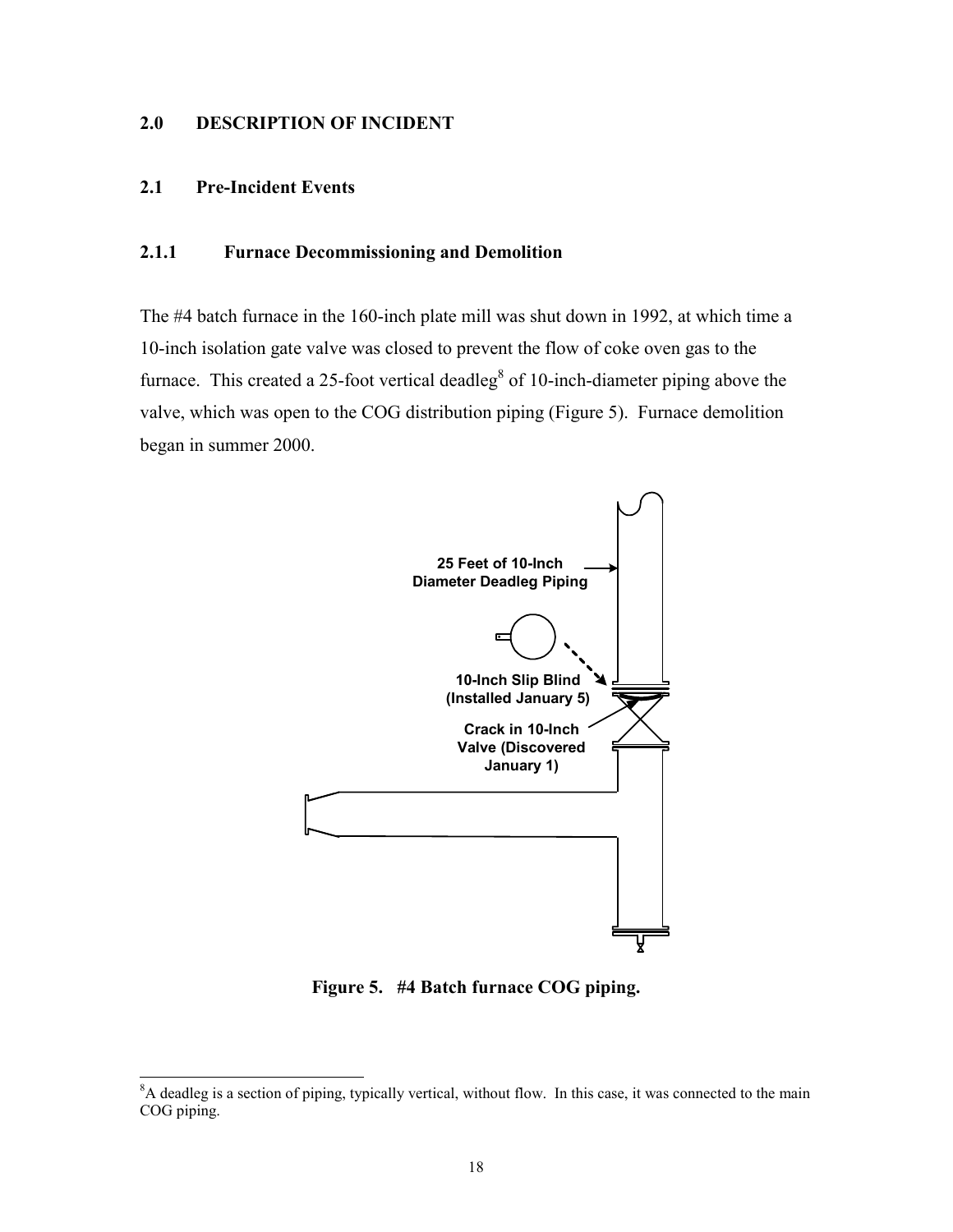Over the Thanksgiving 2000 weekend, the furnace structure was knocked down. Figure 6 shows the resulting rubble pile.



**Figure 6. #4 Batch furnace debris pile present before incident.** 

#### **2.1.2 Discovery of Leak, January 1, 2001**

On January 1, 2001, around noon, a foreman at the 160-inch plate mill detected a COG odor in the furnace area. Upon investigating, he determined that gas was leaking from a large crack in the 10-inch gate valve at the #4 furnace. The foreman contacted the utility department, which is responsible for the COG distribution system at Burns Harbor. By 4:00 pm, the main 20-inch manual gate valve located on the roof of the plate mill was closed, which stopped the flow of coke oven gas to the building. The fuel for the furnaces was switched from coke oven gas to natural gas.

CSB determined that the 10-inch valve likely cracked when water trapped in the deadleg above the valve froze and expanded. The leak became apparent as the ice thawed. Although outdoor temperatures remained below freezing for most of December, a significant warmup in the month allowed for thawing inside the furnace area. It is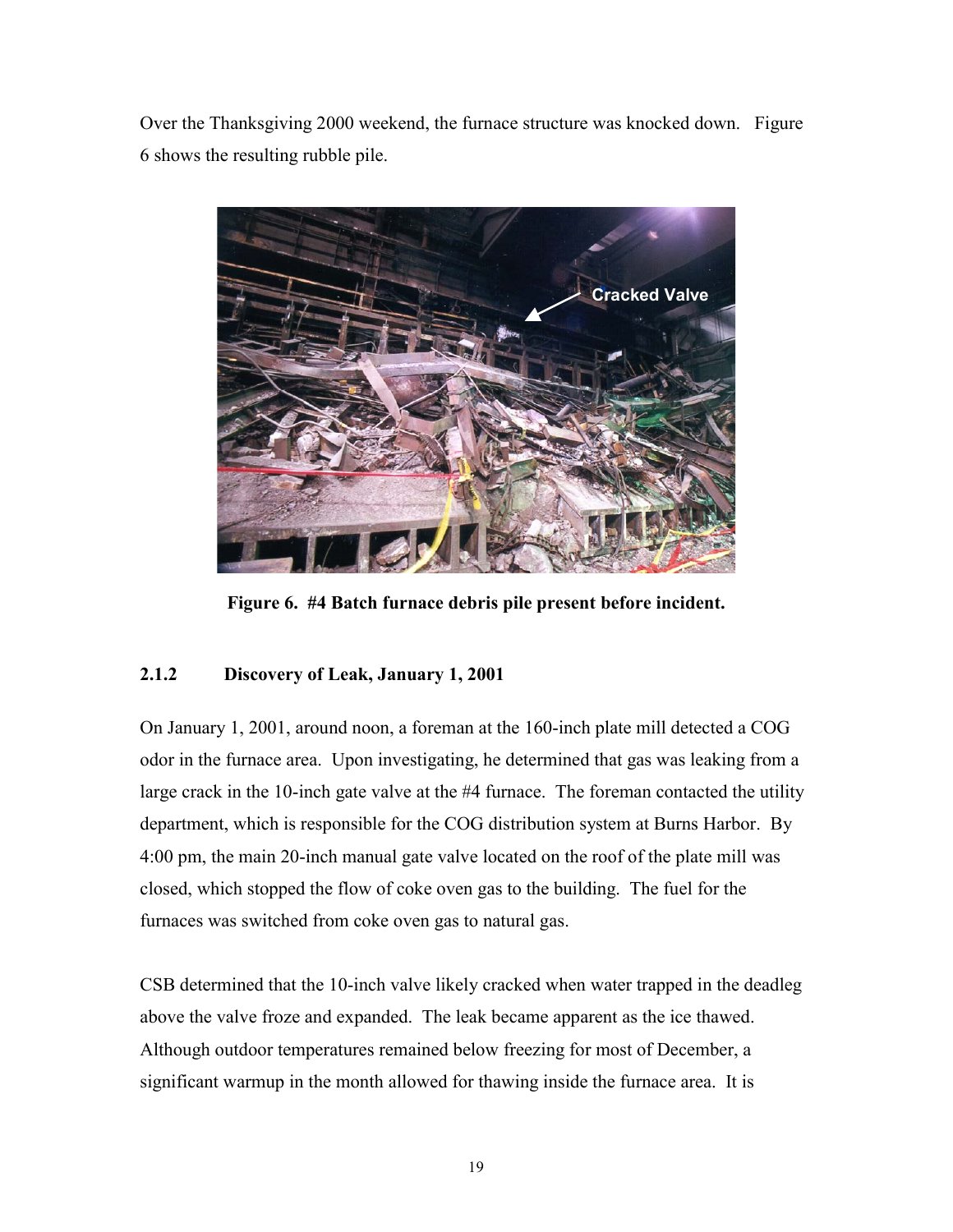probable that any liquid in the deadleg drained through the crack before the gas was detected. As shown in Figure 5, the crack was located at the upper flange of the valve, above the gate that blocked flow.

#### **2.1.3 Installation of Slip Blind, January 5, 2001**

Before the plate mill foreman left work on January 1, he discussed the proposed repairs with a foreman from the general services department. (This department is a plant-wide group of approximately 85 employees who supplement maintenance activities in each operating area.) They determined that the best approach was to remove the cracked 10 inch valve and replace it with a blind flange fitted with a 1-inch drain valve,  $9$  which would serve as the drainage point for the 25-foot deadleg.

To safely proceed with the job, the foremen agreed that a purge procedure was required. At Burns Harbor, a purge procedure is a set of written instructions for preparing a line for maintenance. Purge procedures are typically written by combustion technicians,  $\frac{10}{10}$  in consultation with operations and safety personnel, as necessary. The purge procedure lists the order for opening and closing specific valves and vents (lockout/tagout) to ensure that hazardous gases and liquids are vented and drained prior to beginning maintenance work.

The leaking valve problem was the subject of a meeting of supervisors from the plate mill and the utility departments between January 2 and 5. The managers decided to install a slip blind in the flange above the leaking valve (Figure 5) instead of the preferred blind flange and drain valve assembly. It would have taken additional time to fabricate the blind flange and drain valve, and the plant wanted to switch more quickly from natural gas to the less expensive coke oven gas.

 $\overline{\phantom{a}}$ 

<sup>&</sup>lt;sup>9</sup> A blind flange is a solid plate piping component used to close the open end of a pipe.

<sup>&</sup>lt;sup>10</sup> Combustion technicians are responsible for instrumentation and for the equipment that controls and monitors the fuel gases used at Burns Harbor.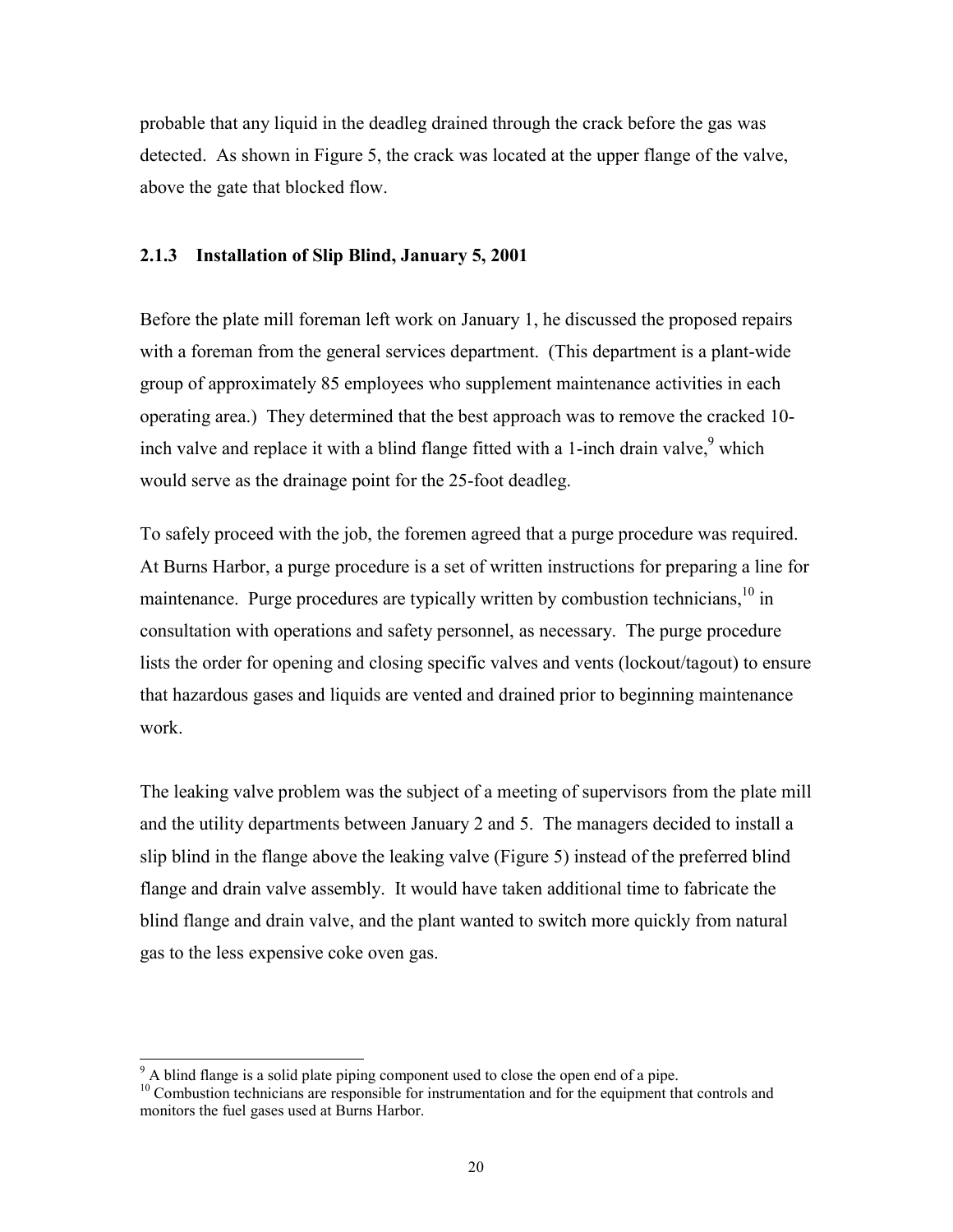On January 5, managers and staff from the 160-inch plate mill and the utility and general services departments met on the elevated walkway at the valve to discuss installation of the slip blind. Three millwrights from the general services department were assigned to the job. They were informed that the main 20-inch COG valve was closed and that coke oven gas had been vented from the plate mill system piping. The isolation and venting were done without written pre-job planning, which is required by Burns Harbor maintenance procedures when hazardous gas might be present.

The millwrights began the work by removing two bolts and checking the flange area for flammable gases with a combustible gas detector. No hazardous gases were detected. They then proceeded with the slip blind installation. As they loosened and removed the remaining bolts, a tar-like residue with a molasses consistency began to ooze from the flange, hindering installation of the blind. The millwrights hammered the blind into the flange opening, and then reinstalled and tightened the bolts.

At some time during the following week, a foreman placed a 250-watt infrared heat lamp near the line, just above the 10-inch valve. The lamp was intended to keep the line warm, prevent freezing, and thus prevent failure of the piping and the release of additional material. Heat lamps are one of the devices commonly used at the Burns Harbor facility to prevent lines from freezing.

#### **2.2 The Incident**

On the morning of February 2, 2001, another meeting of management and staff from the utility and plate mill departments was held at the cracked 10-inch valve to plan the valve removal job. Personnel discussed the need to drain the line above the blind, but this could not be done safely with the blind installed. However, they decided to proceed because they believed that the condensate was nonflammable. Two potential ignition sources were located in the area when the job began–a natural gas-fired space heater and the infrared heat lamp.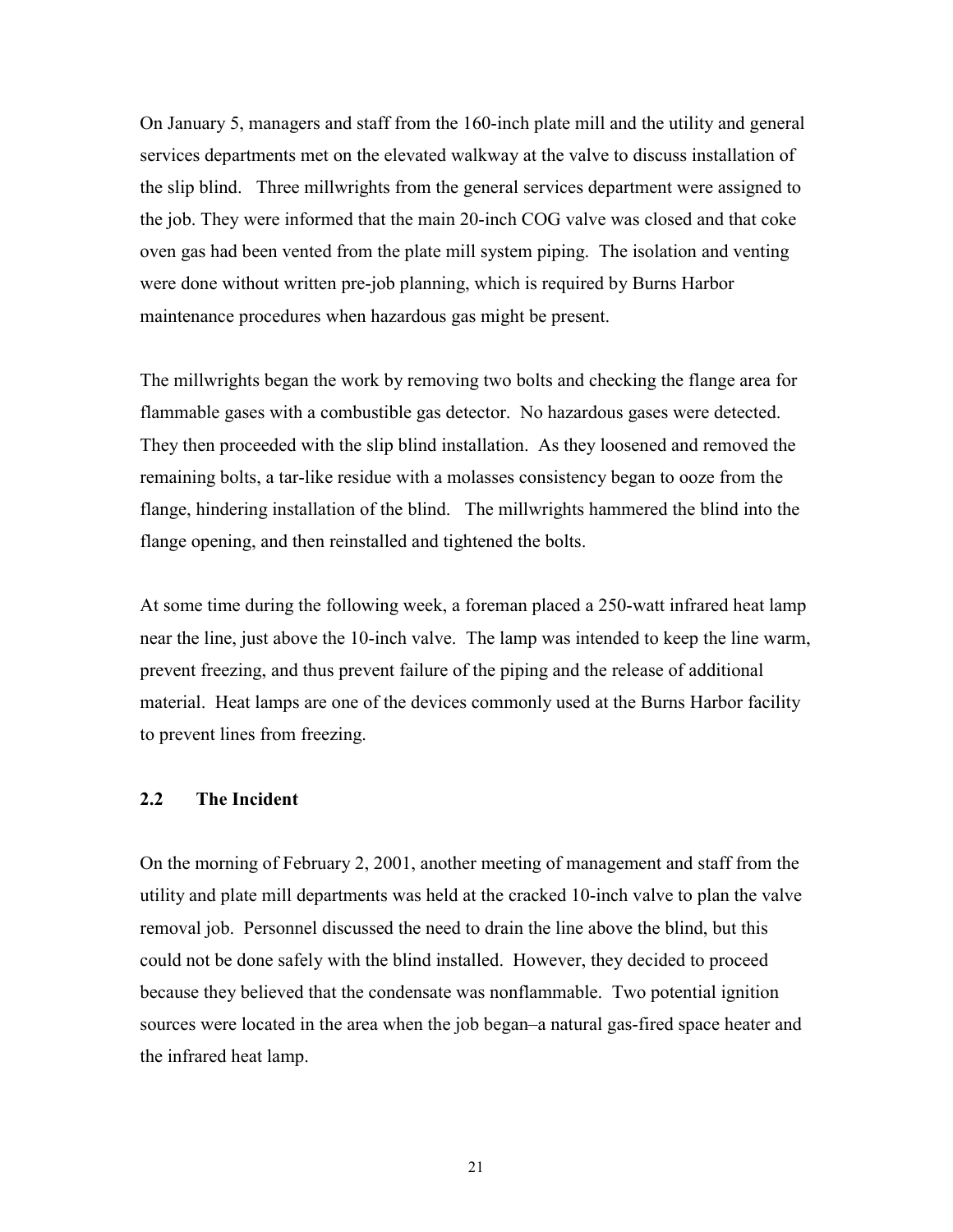The job was assigned to five general services department millwrights, including two who had originally installed the slip blind on January 5. Burns Harbor management also assigned a four-man crew from Onyx Industrial Services to capture COG condensate that might be released when the line was opened. The crew consisted of two supervisors and two vacuum truck operators.

At this time, the workers were located as shown in Figure 7. Two millwrights were balanced on the piping behind the valve, off the walkway. Another millwright was standing on the walkway. The Onyx supervisor was standing to the side of the valve. The fourth millwright was working near the end of the walkway, and the fifth millwright and three of the Onyx personnel were located on the ground.



**Figure 7. Location of personnel at time of release, February 2, 2001.**

To begin the work, the millwrights removed the bolts on the bottom side of the valve, which opened up about 6 inches of space below the valve. They then loosened the bolts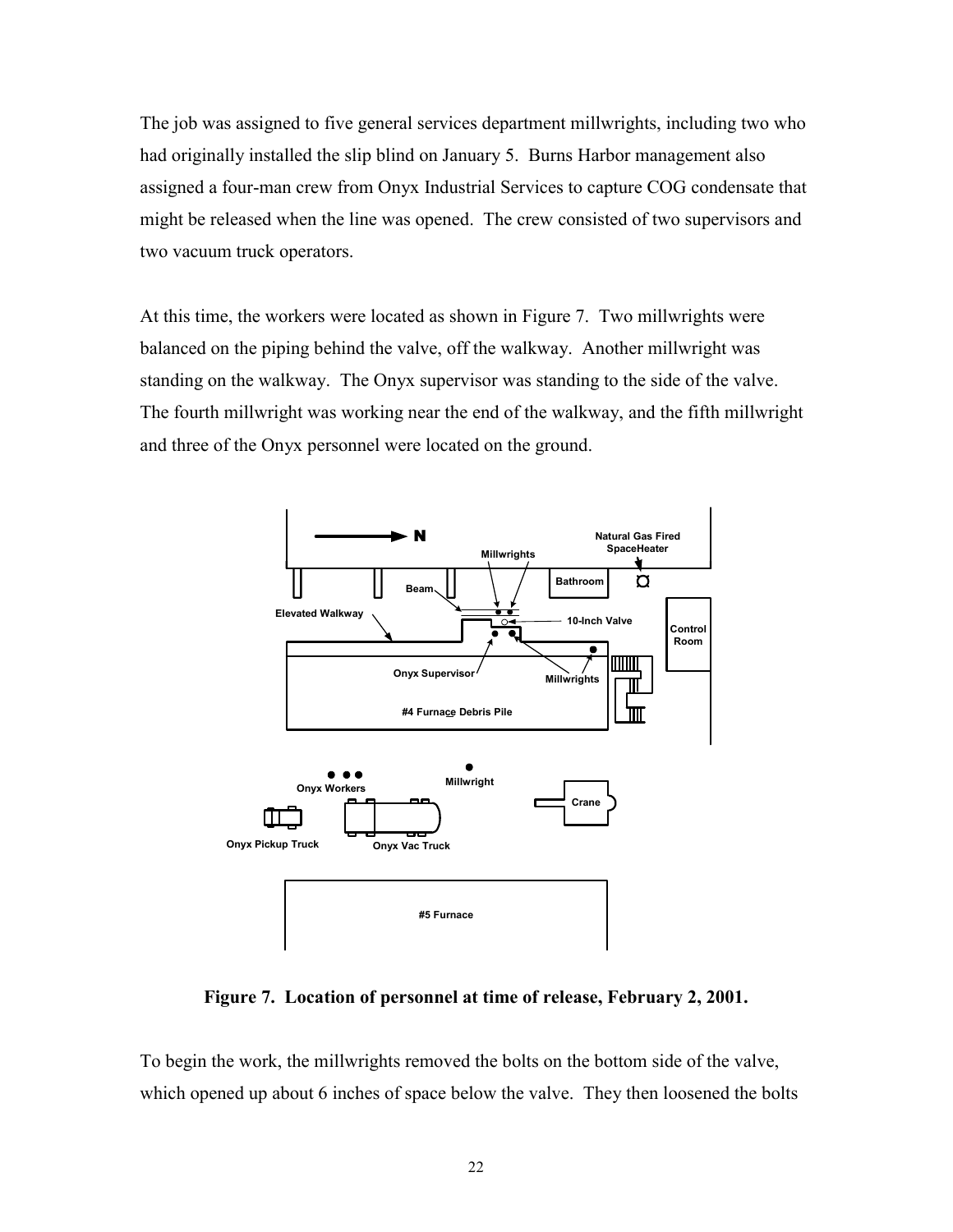on the top flange of the valve, around the slip blind. A small stream of liquid began to seep from the flange, in addition to black tar-like material; and the valve suddenly dropped down several inches against the loosened bolts (Figure 8). Flammable condensate sprayed out and soaked the two millwrights positioned on the piping and the Onyx supervisor. The condensate ignited. Another millwright observed the flame move from the north and below him along the wall to the south, toward the valve. As the flame reached the valve and the now open pipe, there was a blast and flammable liquid sprayed in all directions.



**Figure 8. #4 Batch furnace COG piping, release of flammable liquid, February 2, 2001.** 

The two millwrights on the piping were engulfed in the flames and fell behind the furnace structure. One of these millwrights died; the other was injured, with burns and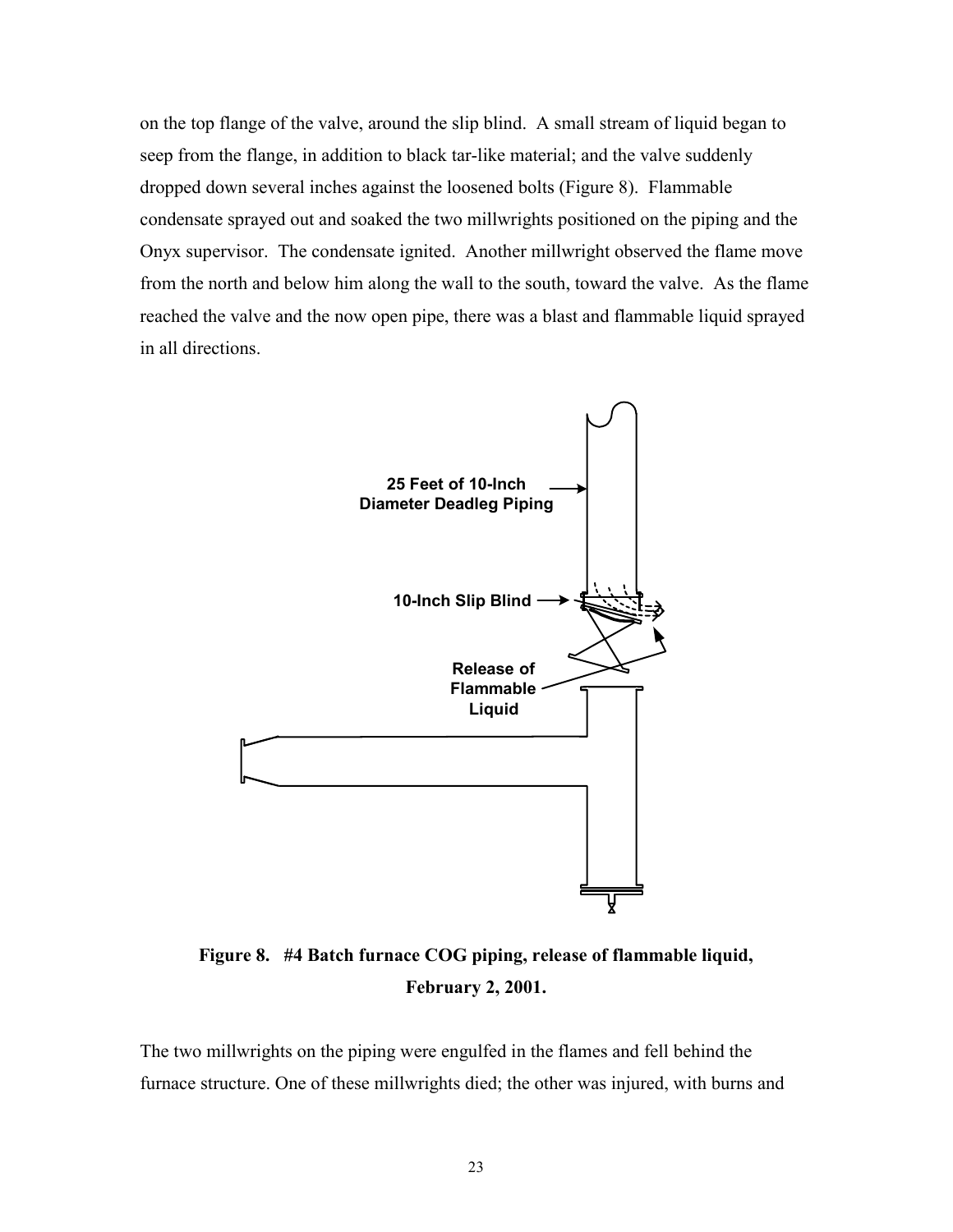contusions. The Onyx supervisor fell off of the east side of the walkway onto the furnace debris pile and suffered fatal burns. (There was no railing on the east side of the walkway due to the demolition activities.). The third millwright ran down through the flames across the debris pile and was seriously burned. The fourth millwright suffered smoke inhalation as he ran down the stairs through the flames.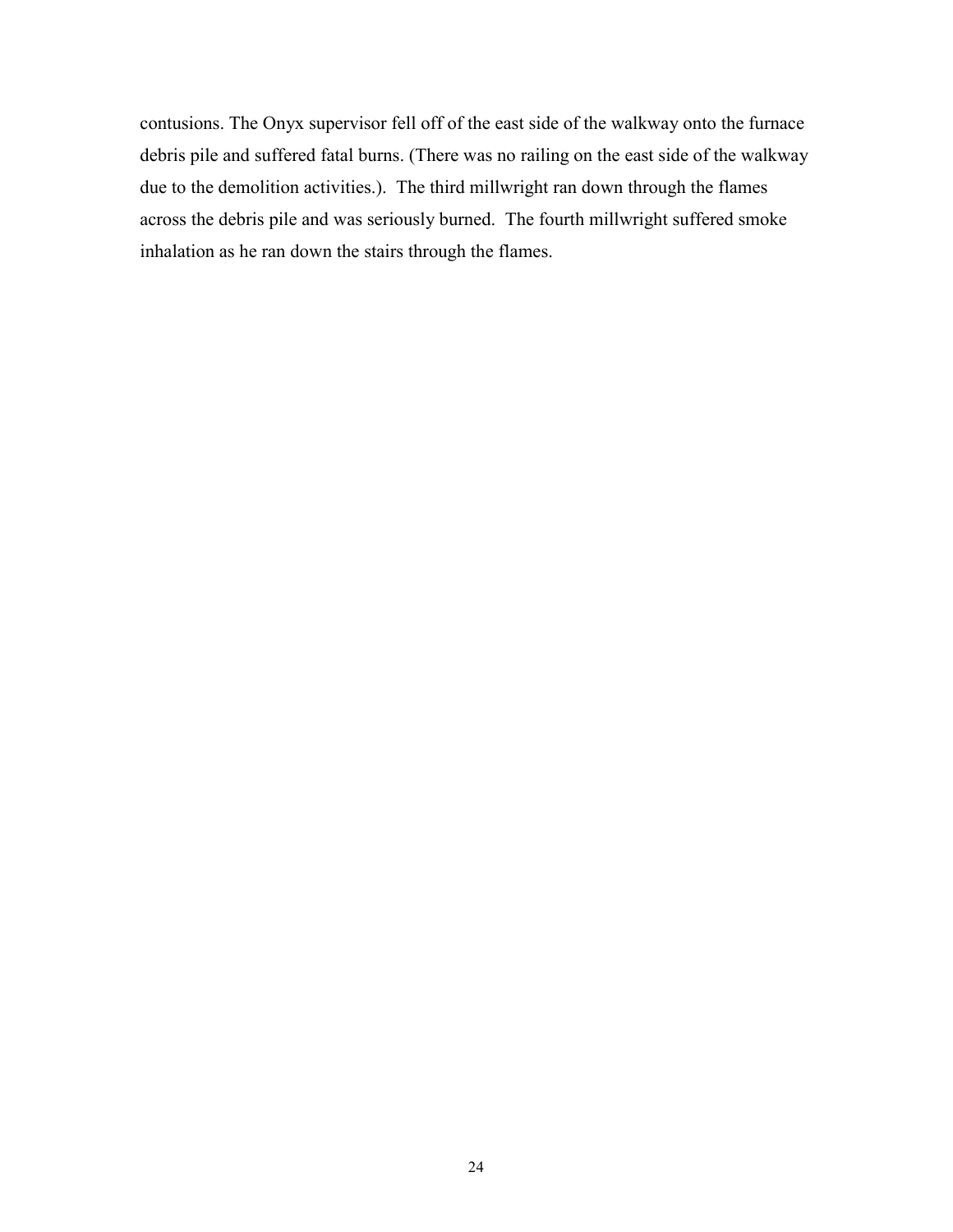#### **3.0 ANALYSIS OF INCIDENT**

CSB identified four major problem areas in the Burns Harbor 160-inch plate mill that contributed to the February 2 incident:

- Lack of understanding of the condensate's potential flammability
- Maintenance job planning and execution
- Condensate composition and removal
- Hazard communication and training.

#### **3.1 Condensate Incidents in 160-Inch Plate Mill**

Between the time of the initial leak on January 1 and the fire on February 2, three incidents demonstrated that the amount of condensate in the COG system was unusually high and that the liquid was not the typical nonflammable composition the workforce had come to expect. Management did not recognize the relationship between these condensate problems and the hazards presented by repair of the cracked valve.

#### **3.1.1 Fuel Switchover Problems at #5 Furnace, January 5, 2001**

During the evening shift on January 5, after the slip blind was installed, the operators reopened the main 20-inch COG valve to switch the furnaces from natural gas back to coke oven gas. After successfully switching the #1 and #2 continuous furnaces and the #7 batch furnace, the operators made the following entry into their shift log sheet: "Attempted (twice) to switch #5 furnace over to coke gas, but each time it would not light and spewed heavy black smoke – filling the mill aisle. Because headers are apparently filled with water, it was switched back over to natural gas." This was the first indication of condensate buildup in the COG piping to the furnaces.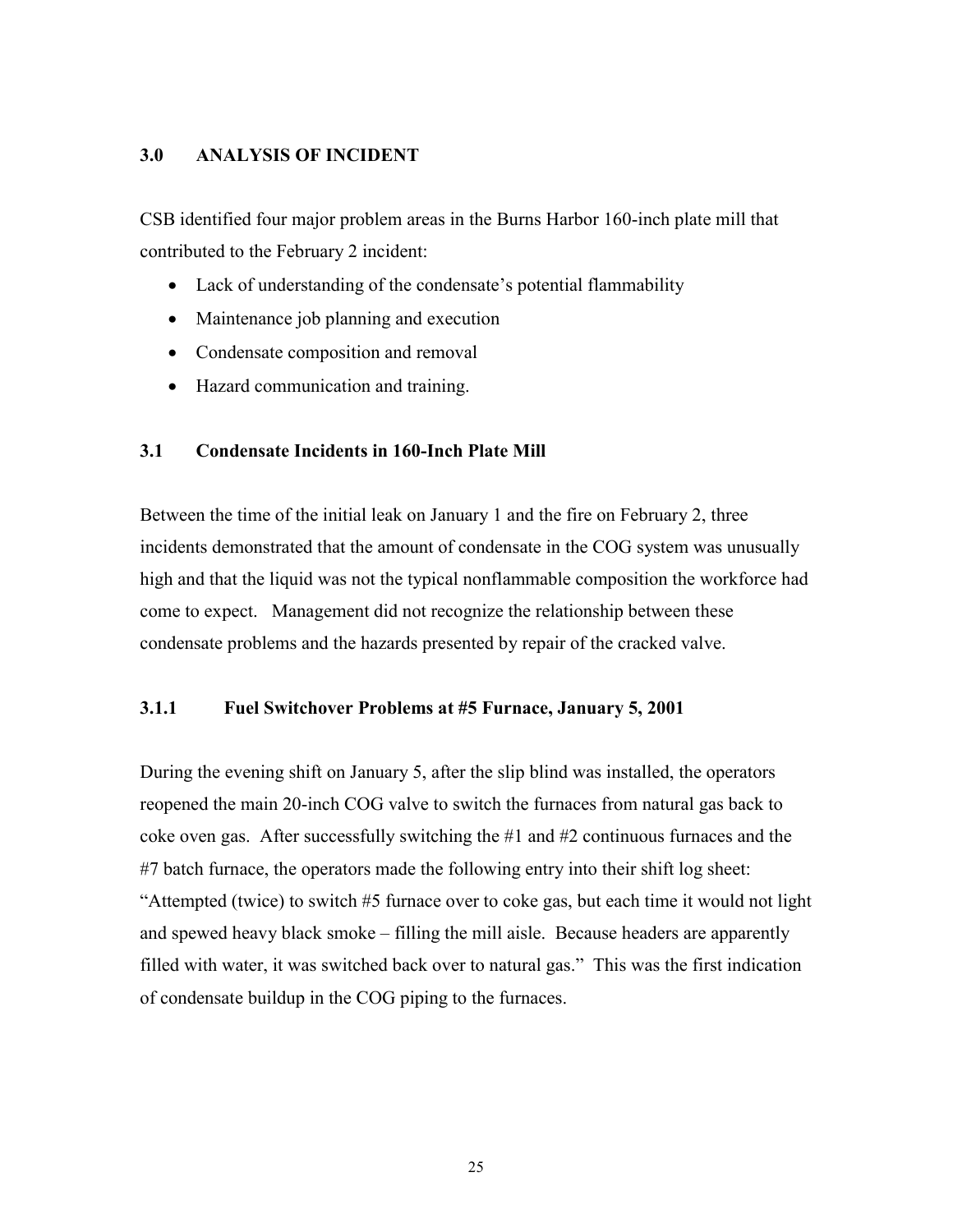#### **3.1.2 Fire at #2 Furnace, January 30, 2001**

On January 30, flammable COG condensate reached the burners at the #2 continuous furnace (located to the north of the demolished #4 furnace), causing a large surge of fire that escaped from the doors of the furnace. Burning liquid was also observed spewing from the furnace, and the flames engulfed a walkway. Although Burns Harbor employees were in the area of the furnace, no one was injured.

In investigating the January 30 incident, Burns Harbor staff determined–prior to February 2–that condensate was not draining to the plate mill's condensate tank. A section of the condensate drain lines on the roof of the mill had likely frozen; temperatures had been below freezing, and approximately 15 feet of insulation was missing from the lines. (The missing insulation was not discovered until January 31.) Because of these conditions, the COG piping was likely full of ice, water, and flammable liquid. These conditions were not communicated by management to the personnel responsible for the planned deadleg repairs.

#### **3.1.3 Condensate Leakage at #1 Furnace, January 31, 2001**

l

On January 31, millwrights were installing a blind<sup>11</sup> in the COG line to isolate the  $#1$ continuous furnace for routine maintenance. About 20 gallons of condensate leaked out. The millwrights stated that they had never seen this much condensate leak when opening the flange.

The millwrights who installed the slip blind on January 5 and worked the valve removal job on February 2 were not aware that excessive amounts of condensate were present in the COG piping system.

 $11$  The isolation blinds on the COG lines to the furnaces were "spectacle blinds," which can be pivoted in a flange. One side of the blank is open, allowing full flow; the other side is solid, preventing flow. Thus, looking at the portion of the blind that is visible outside the flange allows you to determine the flow condition inside the piping.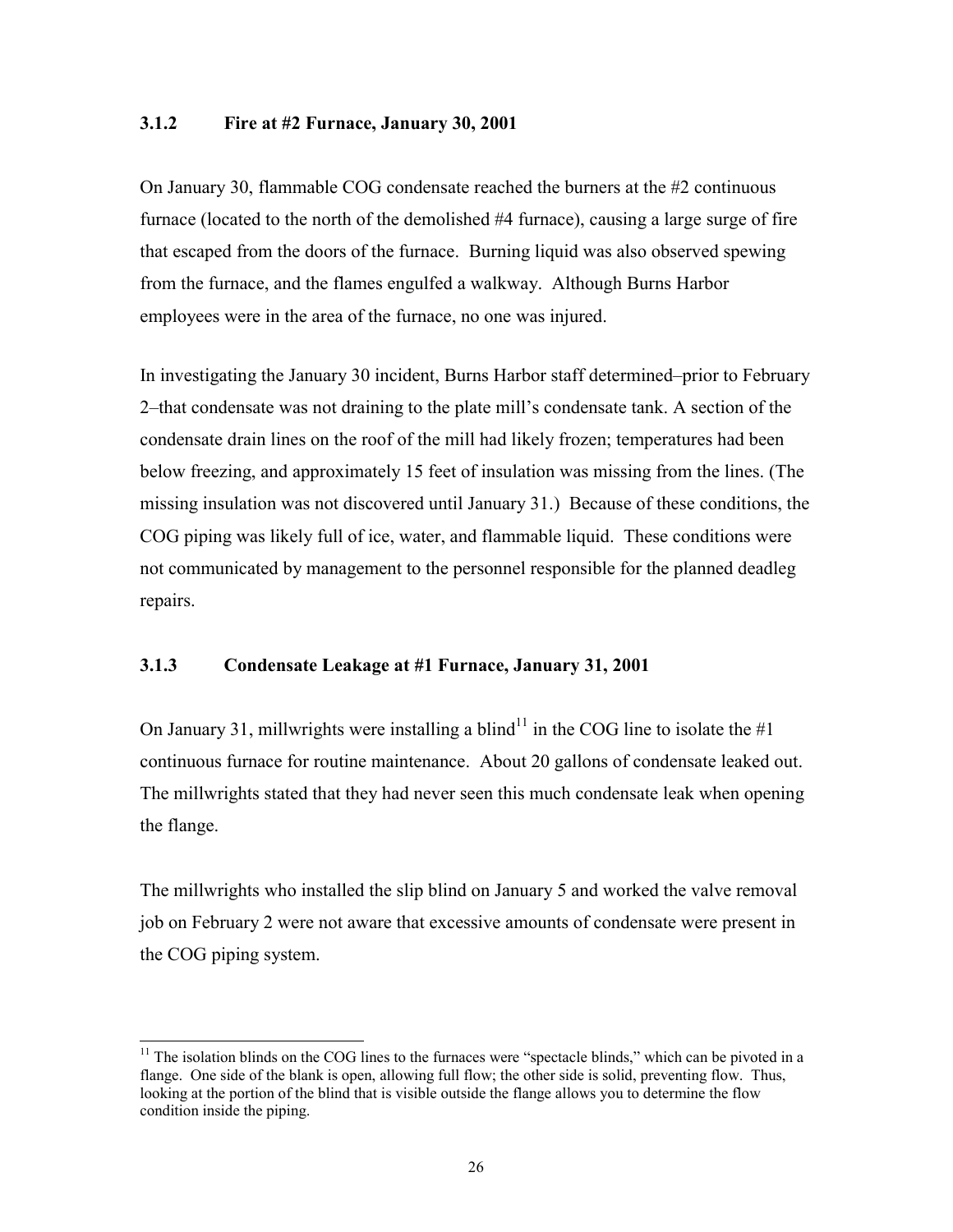#### **3.2 Job Planning**

Planning of the maintenance work on both January 5 and February 2 was inadequate, as discussed in Sections 3.2.1 through 3.2.6.

#### **3.2.1 Deadleg Hazard Control**

The cracked valve discovered on January 1 was located at the bottom of a 25-foot-long vertical deadleg of 10-inch-diameter piping created when the #4 furnace was shut down. The creation of a pocket where liquid could potentially, accumulate, freeze, and subsequently crack the valve should have been addressed by removing the deadleg or by taking steps to eliminate the potential for freezing, such as external heating and insulation.

#### **3.2.2 Written Purge Procedure**

Before doing maintenance work that called for COG line opening, Burns Harbor required a job-specific purge procedure in accordance with the facility's Gas Hazard Control Program. The Burns Harbor Lockout, Blue Flag, and Tag policy was also not followed. That policy states: "Job pre-planning for work that involves confined space entry, hazardous gas work, pressure vessel work, piping work, etc., should be detailed in writing to ensure that proper Lockout, Blue Flag and Tag procedures are followed." And, "Comply with Job Safety Analysis, Purge Procedure, etc., when working on steam, gas, oil, air, acid or water lines and associated equipment. Such equipment must be neutralized, purged, disconnected, blanked and bled of any excess energy which could cause injury."

The January 5 and February 2 jobs were conducted without a written purge procedure. This decision was made by management and staff based on the mistaken assumption that the COG condensate was not flammable and thus that the condensate remaining in the

27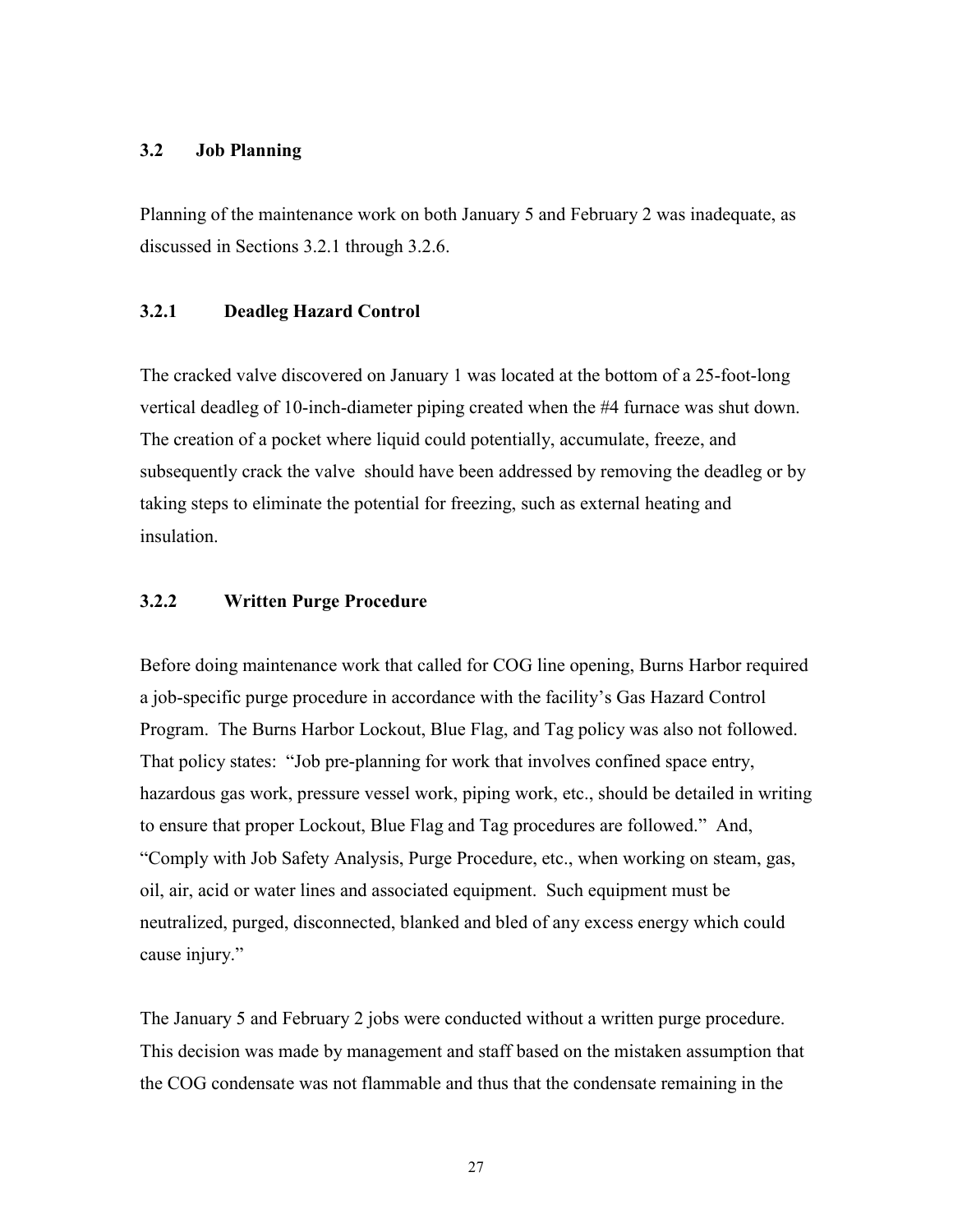line posed no threat to personnel. The requirement to execute a purge procedure was sometimes waived by operations or maintenance personnel for small jobs or jobs that were considered to be nonhazardous. However, there was no formal system for determining when the requirements could be waived.

The National Safety Council recommends: "Before working on a pipeline, shut off the line, lock and tag the valves, relieve pressure from the section of the line, and drain it." (National Safety Council, 1997; p. 117) The Occupational Safety and Health Administration's (OSHA) standard for control of hazardous energy (lockout/tagout) states: "Following the application of lockout or tagout devices to energy isolating devices, all potentially hazardous stored or residual energy shall be relieved, disconnected, restrained, and otherwise rendered safe."<sup>12</sup> Although a Burns Harbor blue flag (a tagout device) was placed on the 20-inch valve on the roof of the plate mill, the line was not drained.

#### **3.2.3 Installation of Slip Blind**

 $\overline{a}$ 

After the COG distribution piping was closed on January 1, the furnaces in the 160-inch plate mill were switched over to natural gas. Management's initial plan was to remove the cracked valve and replace it with a blind flange containing a 1-inch fitting and drain valve. This would have provided a condensate drainage point. However, on January 5, management instead decided to install a slip blind into the flange above the cracked valve.

Installation of a slip blind rather than the blind flange and drain assembly allowed the mill to more quickly return the furnaces to less expensive COG service.

 $12$  29 CFR 1910.147 (d)(5)(i), Control of Hazardous Energy (Lockout/Tagout).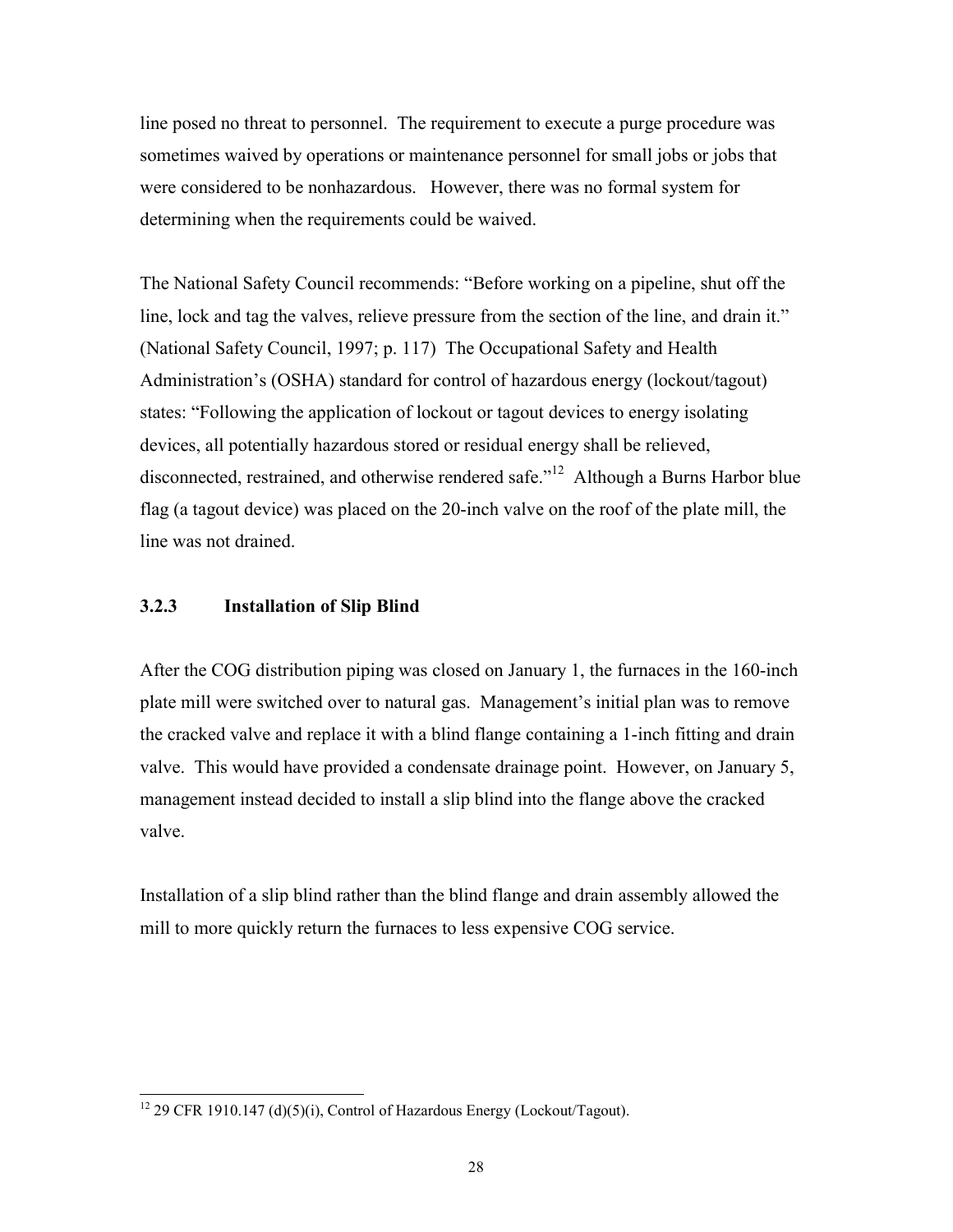However, the slip blind eliminated the possibility of safely draining liquid that might accumulate in the deadleg.<sup>13</sup> Installation of the blind flange and drain valve would have provided a way to safely drain the deadleg. The United Kingdom's Health and Safety Executive (HSE) states in its book, *The Safe Isolation of Plants and Equipment*: "Bleeds and vents allow the safe depressurization of parts of the plant when it has been isolated and also enable the integrity of isolations to be checked. Inadequate provision of bleeds or vents may compromise the safety of the isolation." (HSE, 1997; p. 47)

Managers from the utility and plate mill departments recognized the risk of another line failure if the deadleg refilled with liquid and refroze. Therefore, they scheduled the installation of the blind flange and drain assembly for February 2. As an interim measure to prevent the deadleg from refreezing, an infrared heat lamp was placed next to the 10 inch piping, just above the blind.

#### **3.2.4 Ignition Sources**

 $\overline{a}$ 

There were two potential ignition sources in the area when the job began, though CSB could not determine which source ignited the fire:

 $\bullet$  A natural gas-fired space heater was located 28 feet horizontally and 18 feet below the 10-inch valve. These heaters were used as part of the Burns Harbor freeze protection program for piping containing water.

<sup>&</sup>lt;sup>13</sup> Burns Harbor personnel briefly considered, but ultimately rejected, the use of a hot tap to drain the deadleg above the slip blind. Hot tapping is a technique for creating an opening in piping that is in service by welding a fitting onto the pipe and then cutting or drilling a hole through the welded fitting. Hot tapping is normally done only when there is sufficient flow in the piping to safely dissipate heat or a sufficient amount of liquid above the weld point, and when it can be ensured that the piping does not contain a flammable atmosphere. The line above the dead leg had no flow through it, and there was no way to ascertain that the contents of the pipe would not ignite.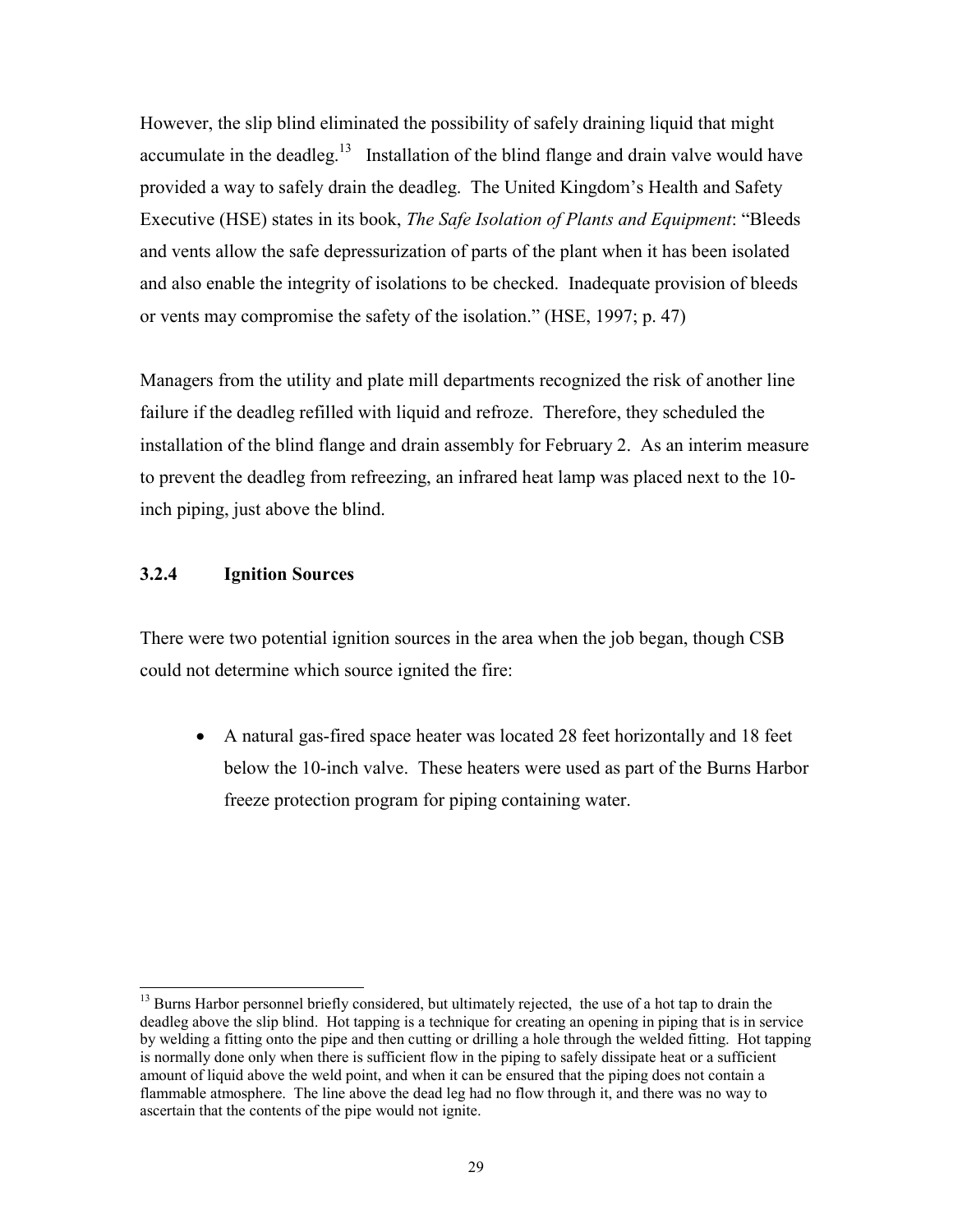• An infrared heat lamp was positioned next to the 10-inch piping, above the cracked valve. CSB determined that the lamp was on at the time of the release.

Because the work involved opening a line that potentially contained flammables, job planning should have included removal of potential ignition sources. Although the Burns Harbor Gas Hazard Control Program required that representatives from the fire and safety departments assist in job planning, no one from either department was consulted in preparing for the maintenance work.

#### **3.2.5 Hazards Created by Demolition Activity**

The #4 furnace was shut down in 1992. In summer 2000, mill management decided to remove the furnace structure. No procedure was written for demolition of the furnace, and no safety review was conducted to consider the possible hazards created by the demolition activities.

Over the Thanksgiving 2000 weekend, the mill's crane was used to knock down the furnace. Figure 6 shows the resulting rubble pile (for comparison, see the photo of an operating furnace in Figure 2).

As a result of this destruction, the working area around the cracked valve was hazardous. The following problems were present on February 2, 2001:

- No railing was in place on the east side of the walkway; there was a 6-foot drop from the walkway to the rubble pile (Figure 9).
- Piping from the demolition blocked the stairway landing to the walkway.
- The stairway did not connect with the walkway.

These obstructions and lack of handrails made it difficult for workers to escape the area when the leak and fire started. It is probable that the loss of life and injuries would have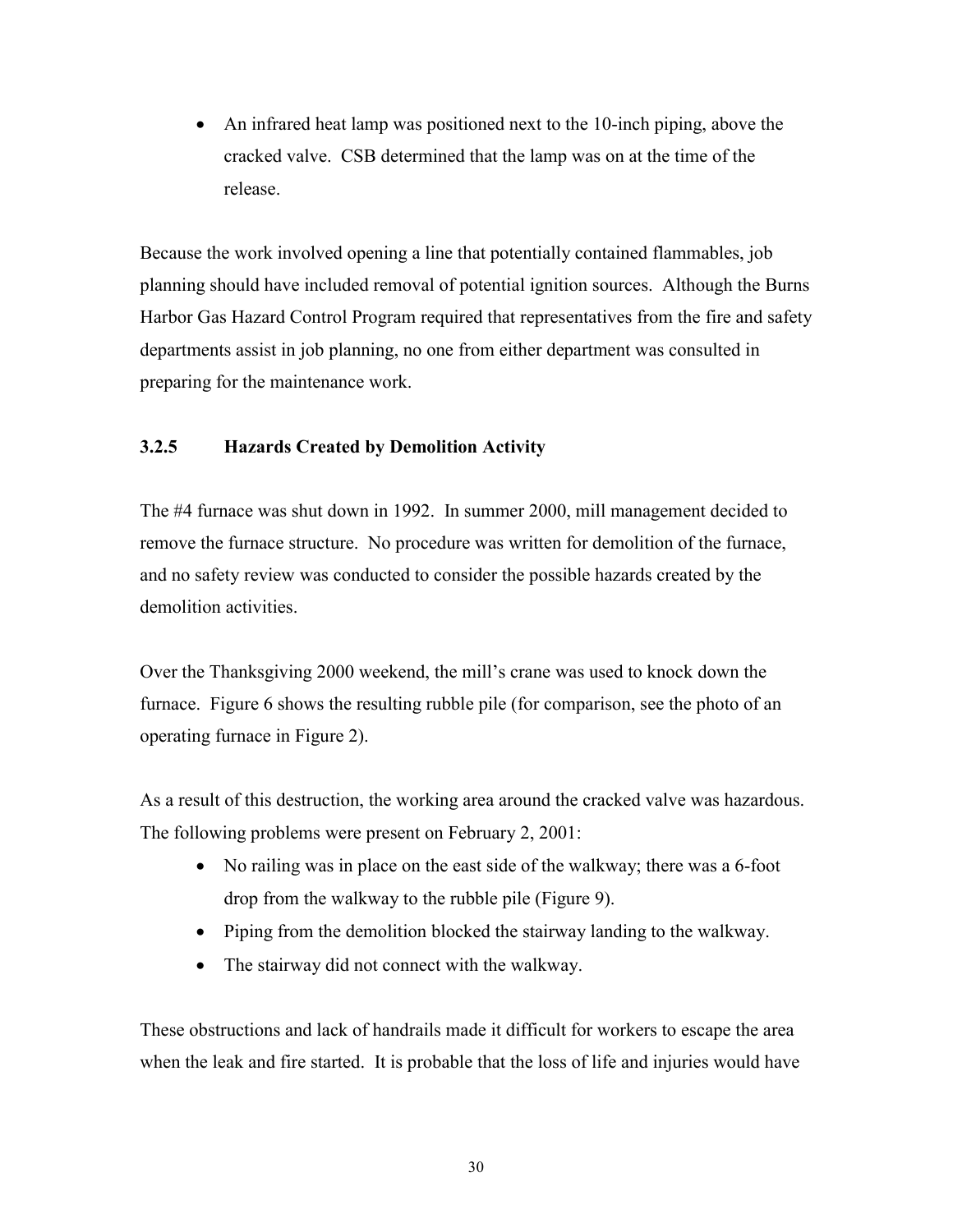been lessened if an easier means of exit was available. The job planning process should have addressed exit routes.



#### **Figure 9. Elevated walkway looking south (note absence of handrail on left side).**

#### **3.2.6 Communication of Safety and Maintenance Procedures**

Safety information was ineffectively transferred from management to the millwrights and contractors performing the maintenance work. All communication between the plate mill and millwright supervisors and between the supervisors and the millwrights and contractors was verbal. The millwrights and Onyx personnel stated that neither on January 5 nor February 2 were they informed of any flammables that might be present or of the previous incidents.

As explained by the National Safety Council and OSHA, good practice includes the use of safety permits to spell out the safety requirements of maintenance jobs. Safety permits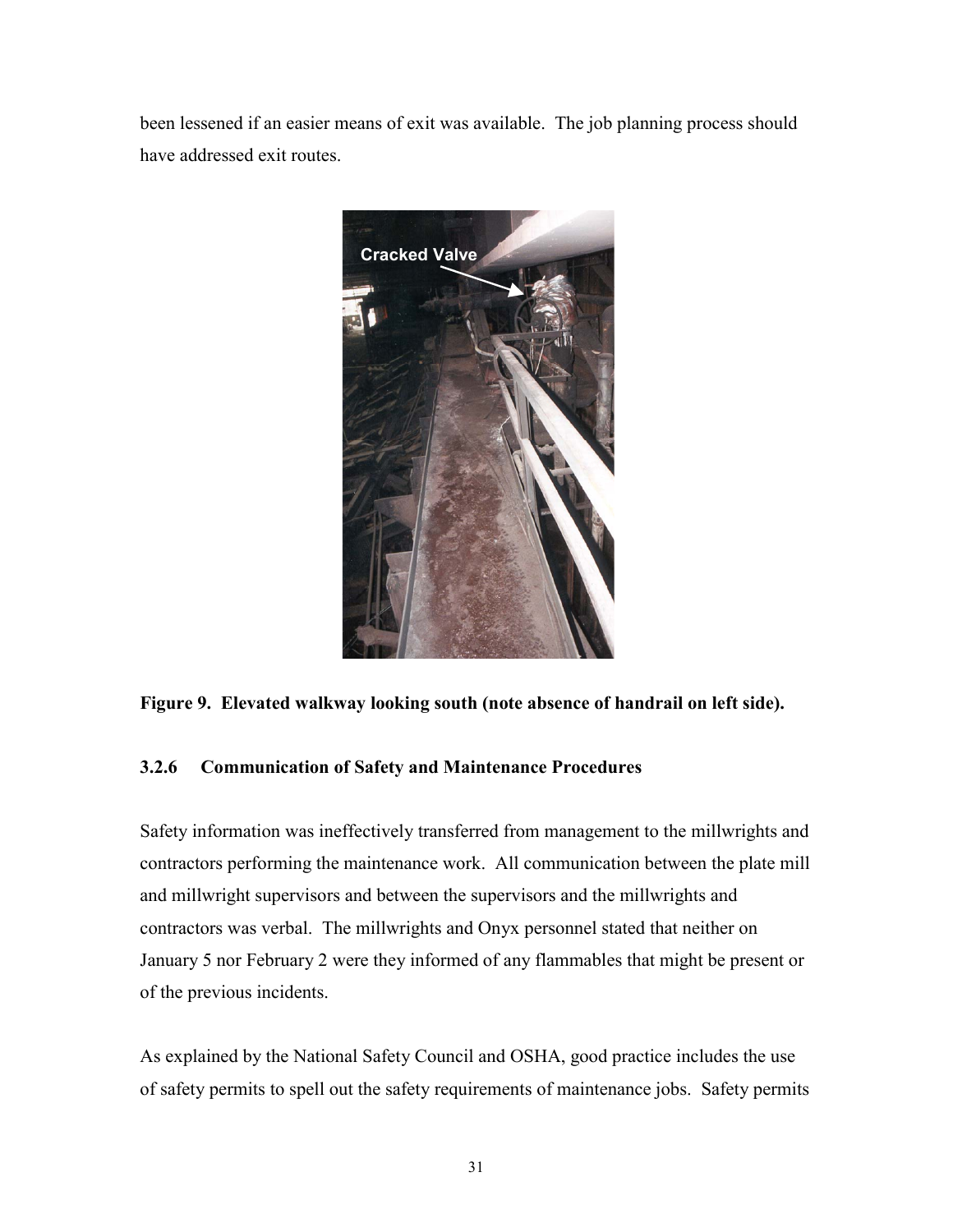are developed by supervision or authorized individuals and provide details on how a job is to be done, what hazards are involved, and any other special safety considerations. The permits are then reviewed with maintenance workers at the job site to ensure that they understand the scope and hazards of each job. The millwrights performing the work on January 5 and February 2 received no written instructions.

Had safety permits been written for the jobs, it is likely that the lack of a drain would have been identified. This would have prompted personnel to look at alternative ways to set up the work and would likely have prevented the incident or lessened its severity.

The process of preparing and following a safety work permit or a purge procedure would also have given Burns Harbor staff an opportunity to take other safety measures that might have prevented the incident or mitigated its consequences, such as removing sources of ignition, improving egress from the work area, or providing a fire watch with a charged fire hose.

#### **3.3 Condensate Composition and Removal**

#### **3.3.1 Deadleg**

When the #4 furnace was shut down in 1992, the 10-inch COG isolation valve leading to the furnace was closed, which created a 25-foot-long deadleg of vertical piping above the valve. As explained in Section 2.1.1, a deadleg is a section of piping, typically vertical, without flow. In a COG piping system, liquids may collect in deadlegs.

CSB determined that the 10-inch valve probably cracked due to the freezing and expansion of water. The crack was located at the upper flange of the valve, above the valve gate that blocked flow. After the slip blind was installed on January 5, the deadleg was still present and provided a site for COG condensate to continue to accumulate.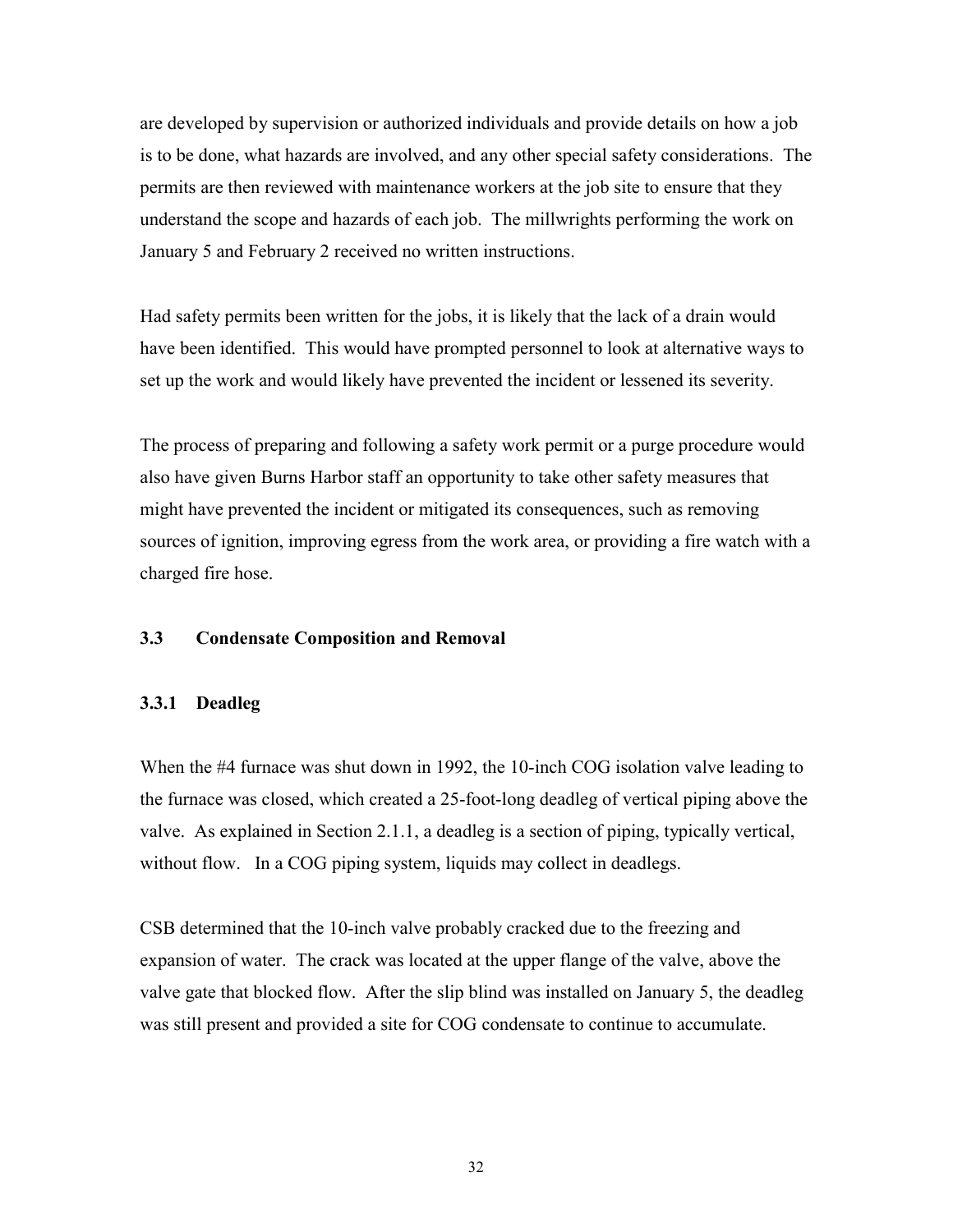#### **3.3.2 Presence of Flammable Liquids in COG Piping**

The coke oven gas leaving the coal chemical unit, at an average temperature of  $100^{\circ}$ F, typically contained 10 percent water vapor. As the gas stream passed through the COG distribution system and the temperature dropped, the water and heavier hydrocarbons (including benzene, toluene, and xylenes) condensed out of the gas. The condensate drained from the bottom of the piping and into tanks located along the piping route. Vacuum trucks periodically emptied the tanks. Figure 3 depicts the normal operation of condensate drains on the COG line.

In August 1999, millwrights removed insulation from the COG condensate drain lines, located on the roof of the plate mill, to perform maintenance. The insulation was not replaced. The winterization program for the plate mill consisted of a checklist of preventive measures for locations known to be susceptible to freezing, but it did not call for a survey or inspection to identify other areas that might require or might have lost freeze protection.

The ambient temperature at the Burns Harbor mill between mid-December and mid-January was generally below freezing. Around the middle of December 2000, the COG condensate stopped draining to the tank at the plate mill. Without pipeline insulation, the water in the condensate probably froze, plugging the drain lines. It is likely that water then began to build up and freeze in the COG distribution piping. As the water froze, flammable material remained in the liquid state and floated on top of the water and ice (Figure 10).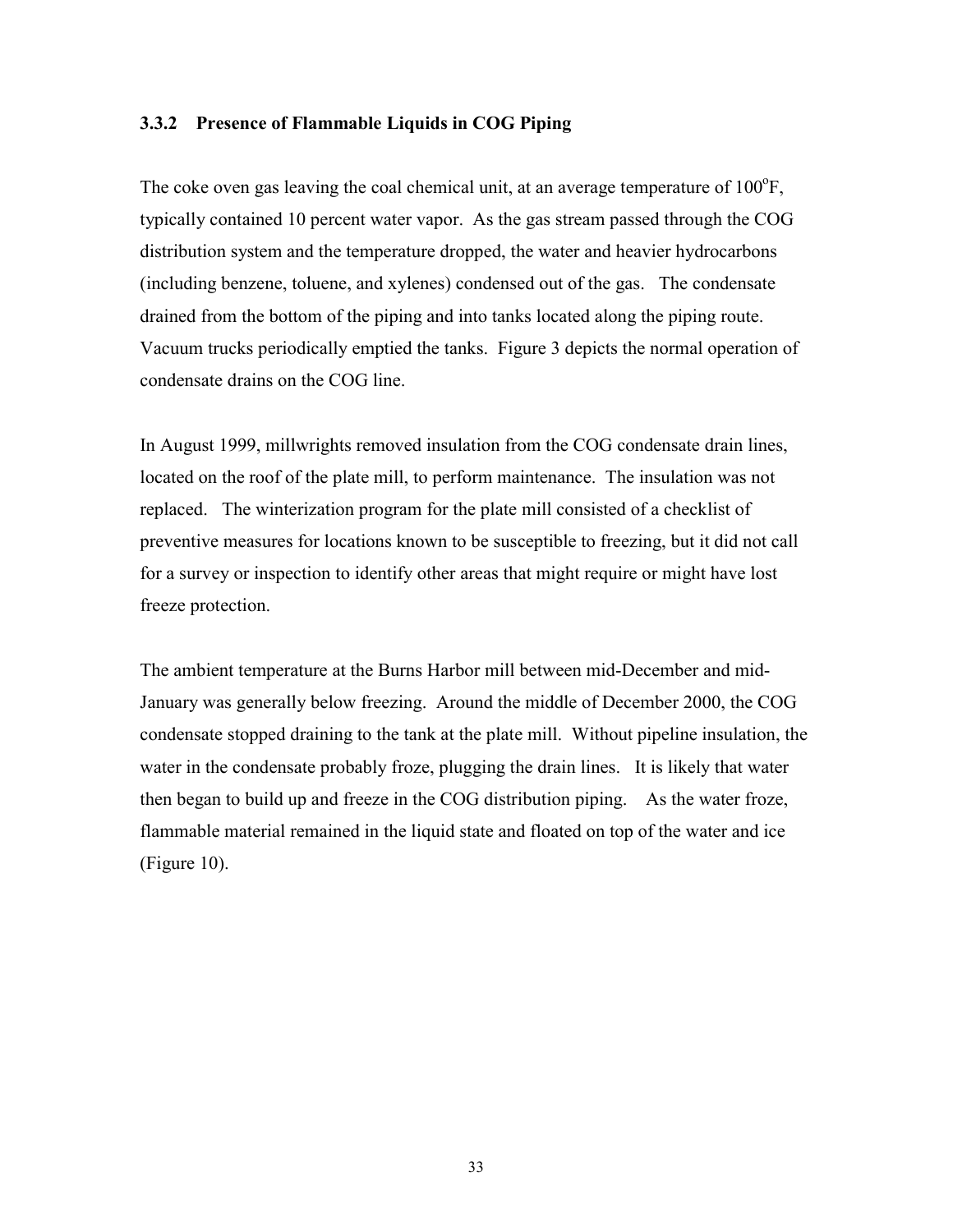

**Figure 10. Probable flammable liquid buildup scenario-ice formation.** 

As the liquid/ice level in the COG piping increased, it is likely that the flammable liquid phase either flowed over the top of it or was entrained with the coke oven gas into the furnace lines (Figure 11). This flammable liquid carryover probably settled in the lowest points of the piping, such as the deadleg at the #4 furnace–from which it was subsequently released and ignited.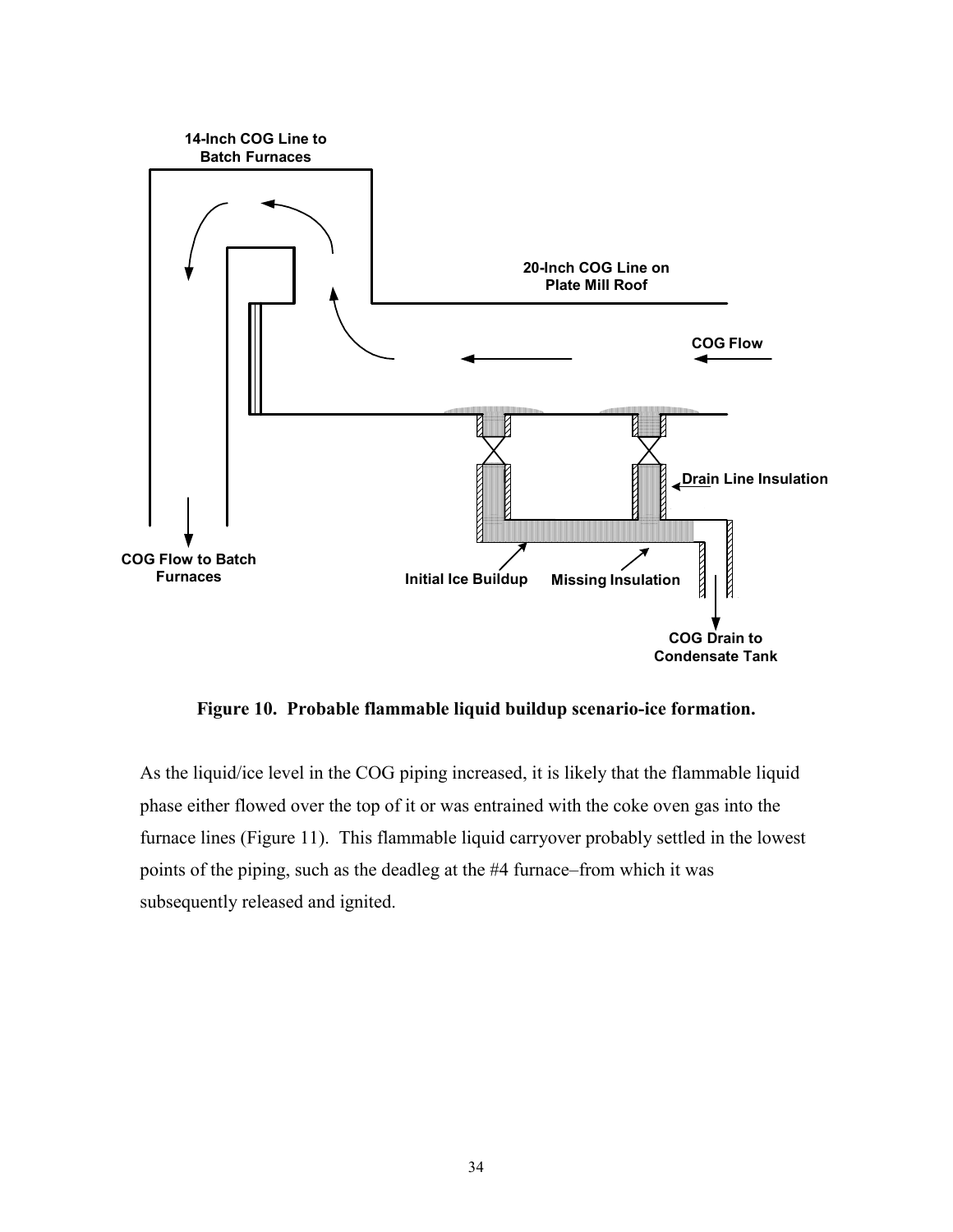

**Figure 11. Probable flammable liquid carryover scenario.** 

There was a previous incident at Burns Harbor of ice buildup in COG condensate lines. In January 1997, a 72-inch-diameter overhead COG line to the blast furnace failed and fell to the ground due to the weight of ice in the piping; there was no ignition. On February 14, 2001, CSB obtained a sample of liquid from the condensate drain at the #5 batch furnace. Because this drain was last emptied in early January, the sample was probably similar in composition to the material that was released from the deadleg at the #4 furnace and ignited on February 2. The sample had a flash point of  $29^{\circ}$ F.<sup>14, 15</sup>

 $\overline{\phantom{a}}$ 

 $14$  Flash point is the minimum temperature at which a liquid gives off sufficient vapor to form an ignitable mixture with air near the surface.

<sup>&</sup>lt;sup>15</sup> The sample contained 22.4 percent benzene, 16.8 percent toluene, 13.7 percent xylenes, and 0.08 percent water. The specific gravity of the mixture was 0.92. The balance of the sample consisted of heavier organics, mostly tars.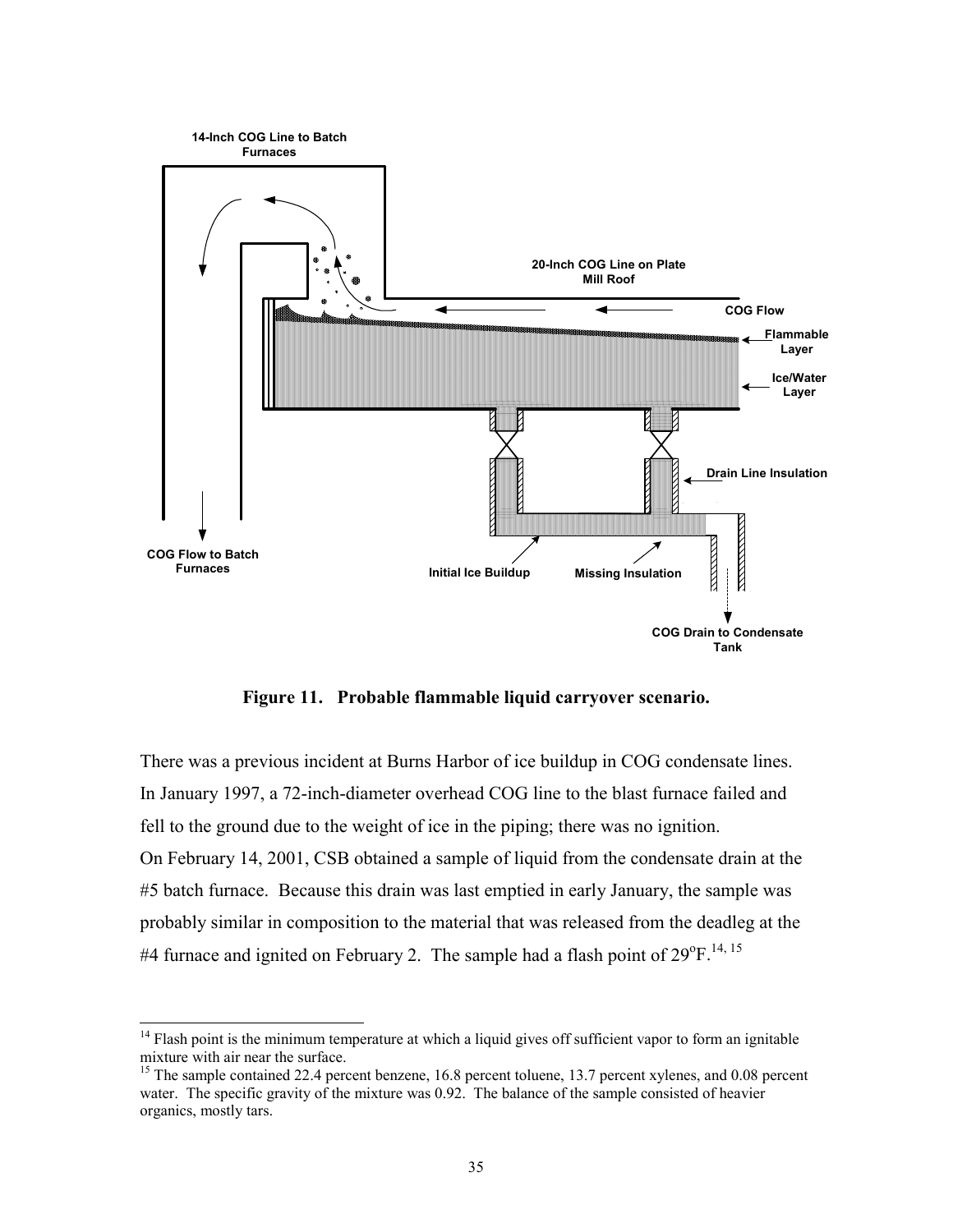#### **3.3.3 Change in Condensate Removal Rate**

Onyx Industrial Services used vacuum trucks to empty the COG condensate tanks. On a weekly basis, Onyx supplied the utility department with a printed summary of the amount of condensate withdrawn from each tank each day. However, neither the tanks nor the vacuum trucks were equipped with level or flow gauges to measure the amount of material transferred. If no condensate was withdrawn from a tank, the Onyx daily summary indicated a zero for that vessel.

The condensate tanks were normally emptied several times per week. No condensate was withdrawn from the plate mill tank from December 11, 2000, until the end of January 2001. However, during the same period, twice the normal amount of condensate was withdrawn from a condensate tank located along the COG distribution piping upstream of the plate mill's tank– indicating that condensate was backing up in the piping behind the ice buildup. No actions were taken to investigate or correct the problem.

Changes in operating parameters, such as condensate removal rates, should be analyzed to determine if they might have a significant effect on safety. Management should compare such data to a previously defined acceptable range and investigate deviations. By not having accurate data and by not responding to the information that was available, Burns Harbor missed an opportunity to take corrective action, which could have prevented the incident on February 2.

#### **3.4 Hazard Communication and Training**

The majority of the Bethlehem Steel employees interviewed by CSB did not believe that COG condensate presented a flammability hazard. Of 11 Burns Harbor supervisors interviewed by CSB, only four considered COG condensate to be potentially flammable and one did not know. Eight of 18 hourly employees considered it to be potentially flammable, and seven did not know. Most of the Onyx Industrial Services personnel

36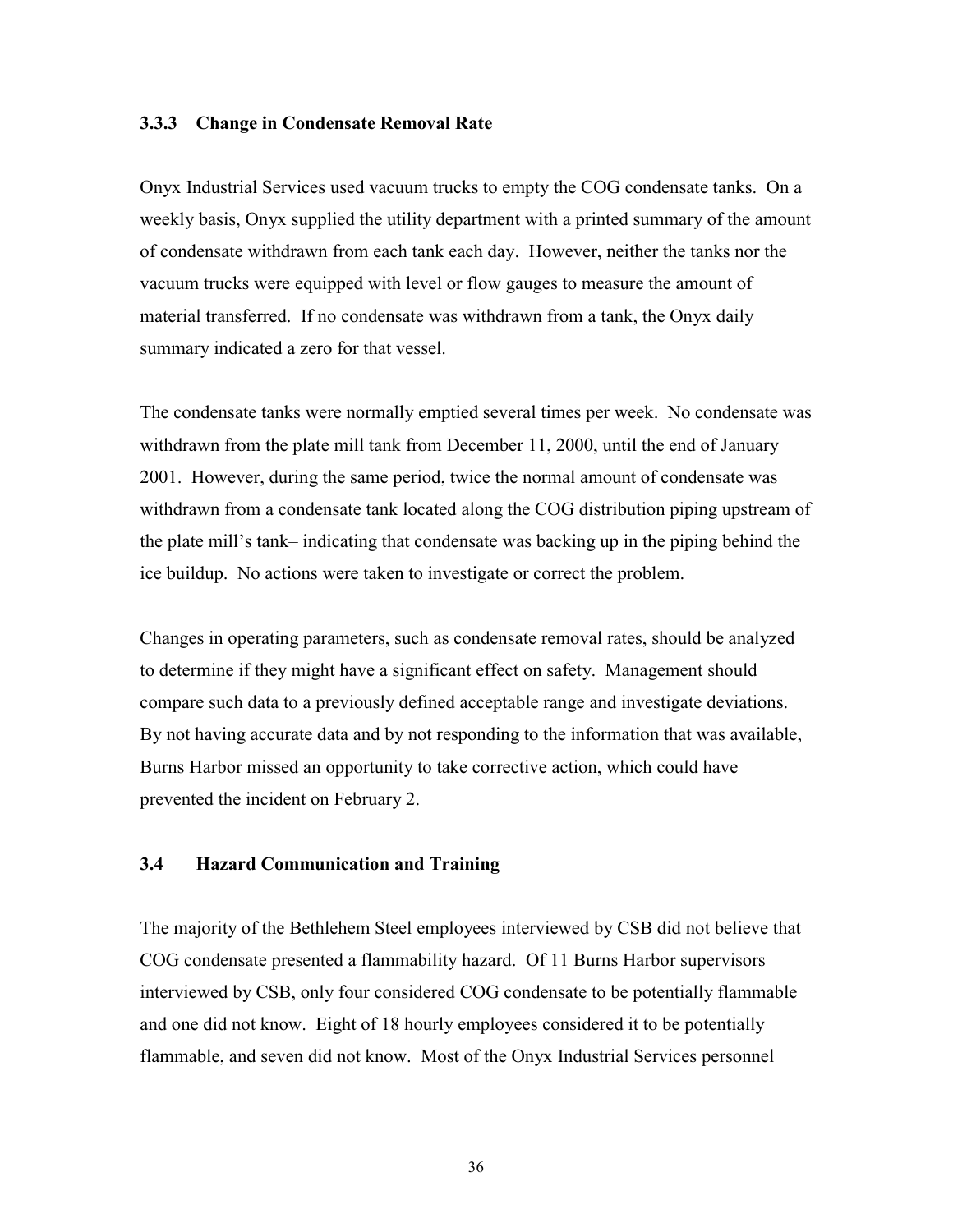interviewed also considered COG condensate to be mostly water. Workers familiar with the coal chemical area were aware of the potential flammability of the condensate.

Bethlehem Steel employees attended OSHA-required hazard communication training, which covered the flammability of coke oven gas and the fact that it contained a large amount of carbon monoxide. However, there was no discussion of the potential flammability hazards of the condensate.

The Bethlehem Steel MSDS for COG condensate does not mention flammability as a hazard. It was considered to be normally nonflammable. However, the liquid in the #4 furnace on February 2 was flammable because of the separation of water and flammable hydrocarbons into layers (as described in Section 3.3.2).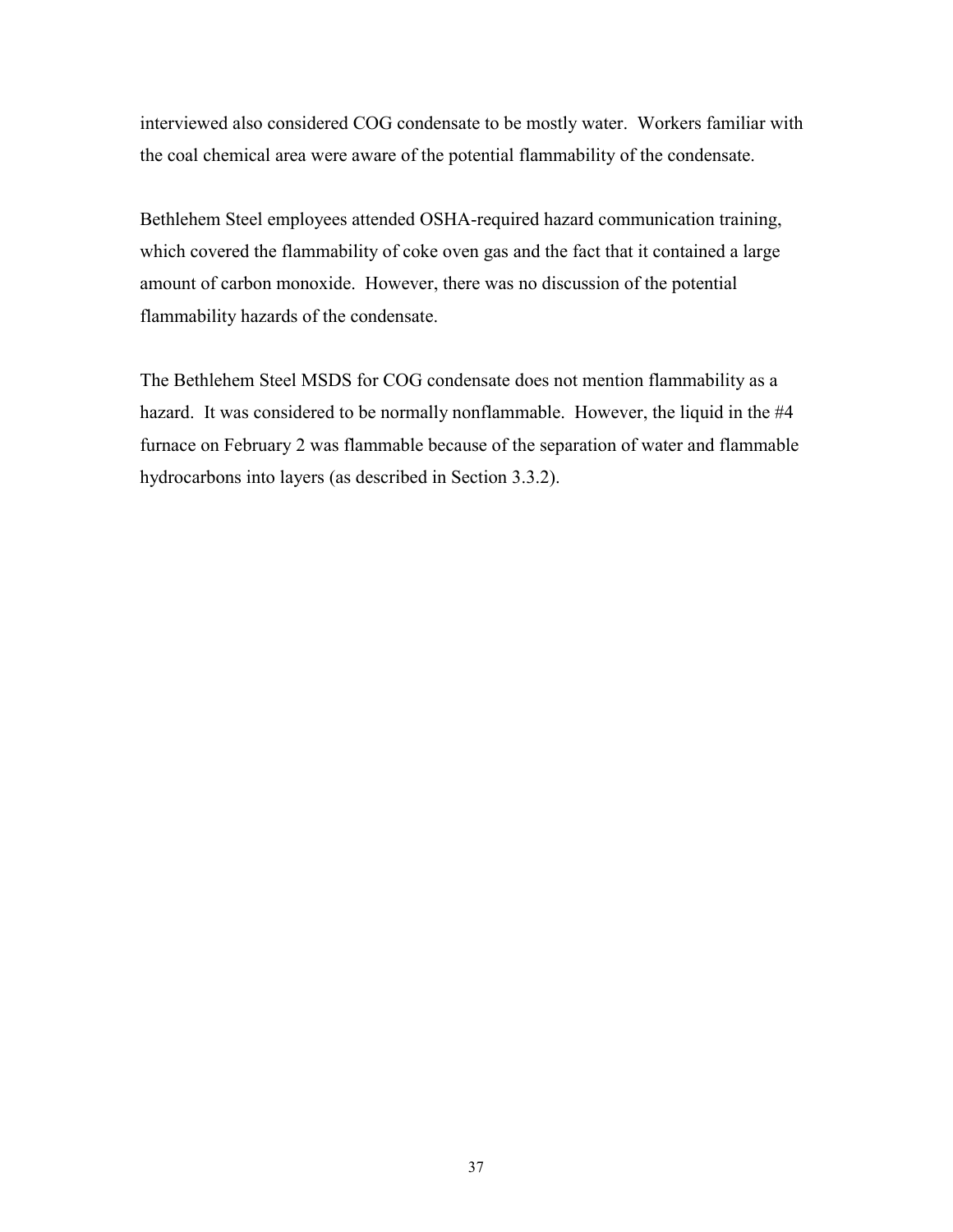#### **4.0 ROOT AND CONTRIBUTING CAUSES**

#### **4.1 Root Causes**

## **1. Management systems for the supervision, planning, and execution of maintenance work were inadequate.**

- Burns Harbor mill personnel often bypassed the Lockout, Blue Flag, and Tag and Gas Hazard Control Program procedures when performing COG line maintenance in the steel handling areas of the facility. Company requirements for written planning, job setup, and line isolation and purging were not followed on January 5 or February 2.
- The work on January 5 and February 2 should not have been scheduled without a plan to control the hazards created by the potential for flammables and by the lack of a low point drain in the deadleg.
- Personnel performing the work were not made aware of the possible presence of flammables, nor were they informed of the condensate incidents that occurred prior to February 2.
- Obstructed exit routes due to demolition work on the #4 furnace were not considered during job planning.
- $\bullet$  Insulation was not reinstalled after the completion of maintenance work on an outdoor section of system piping. This allowed water in the COG condensate to freeze. The freezing blocked drains and led to the accumulation of a flammable phase in the furnace system.

## **2. The Burns Harbor facility did not have a system for monitoring and controlling hazards that could be caused by changes in COG condensate flammability or accumulation rates.**

- Changes in the amount of condensate being collected were not taken into account by management. By not examining or responding to these changes, the facility missed opportunities to take corrective action, which could have prevented the February 2 incident.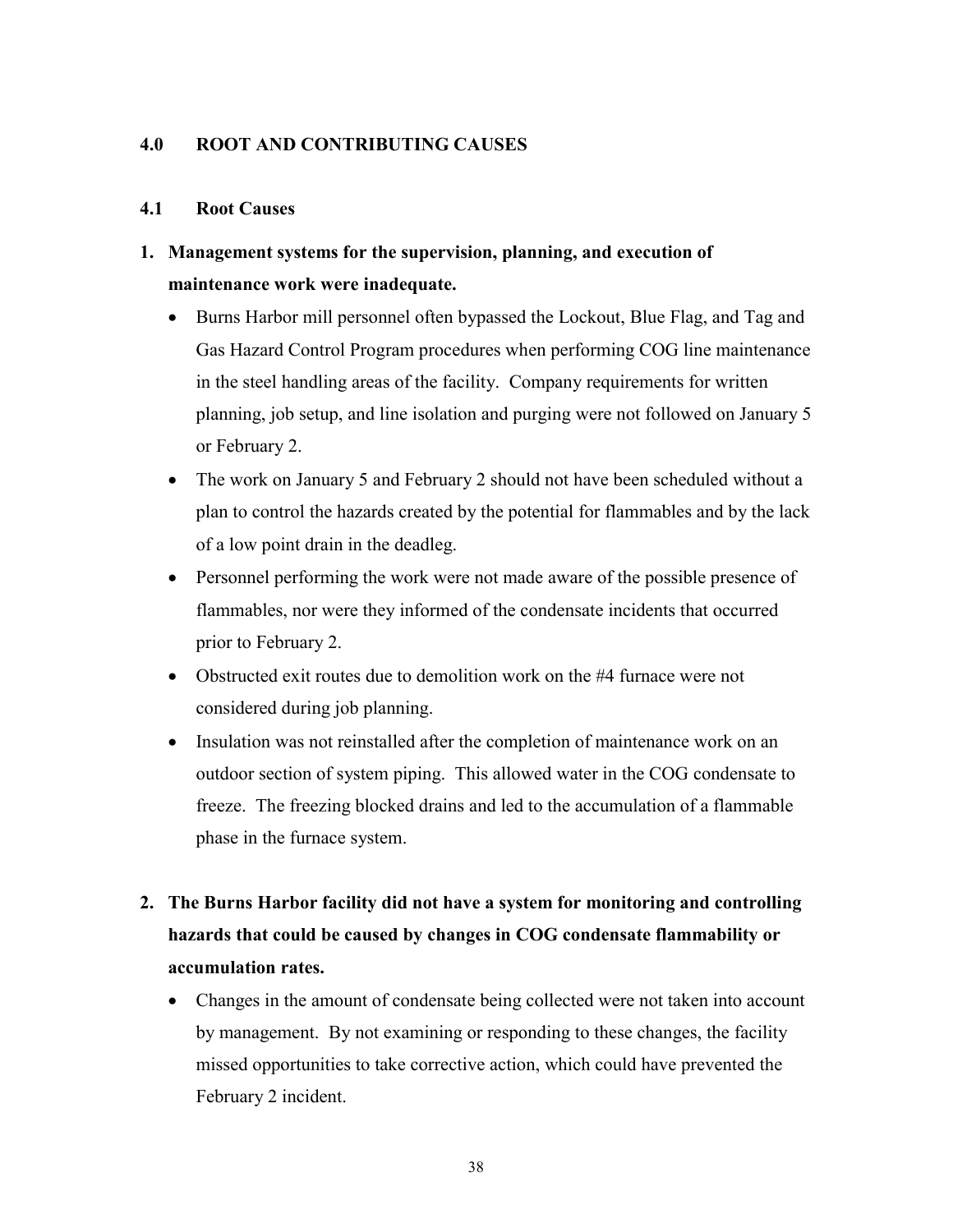- Employees were not generally aware of the potential flammability of COG condensate under certain operating conditions.

#### **4.2 Contributing Cause**

## **The Burns Harbor facility did not have a program to identify and address hazards that might be created by decommissioning and demolition operations.**

- The hazards created by the deadleg were not considered when the #4 furnace was decommissioned in 1992. The deadleg was not removed or protected from freezing at that time or when demolition activities began in 2000.
- The demolition work resulted in the creation of hazards, such as lack of railings on the elevated platform and obstructed egress.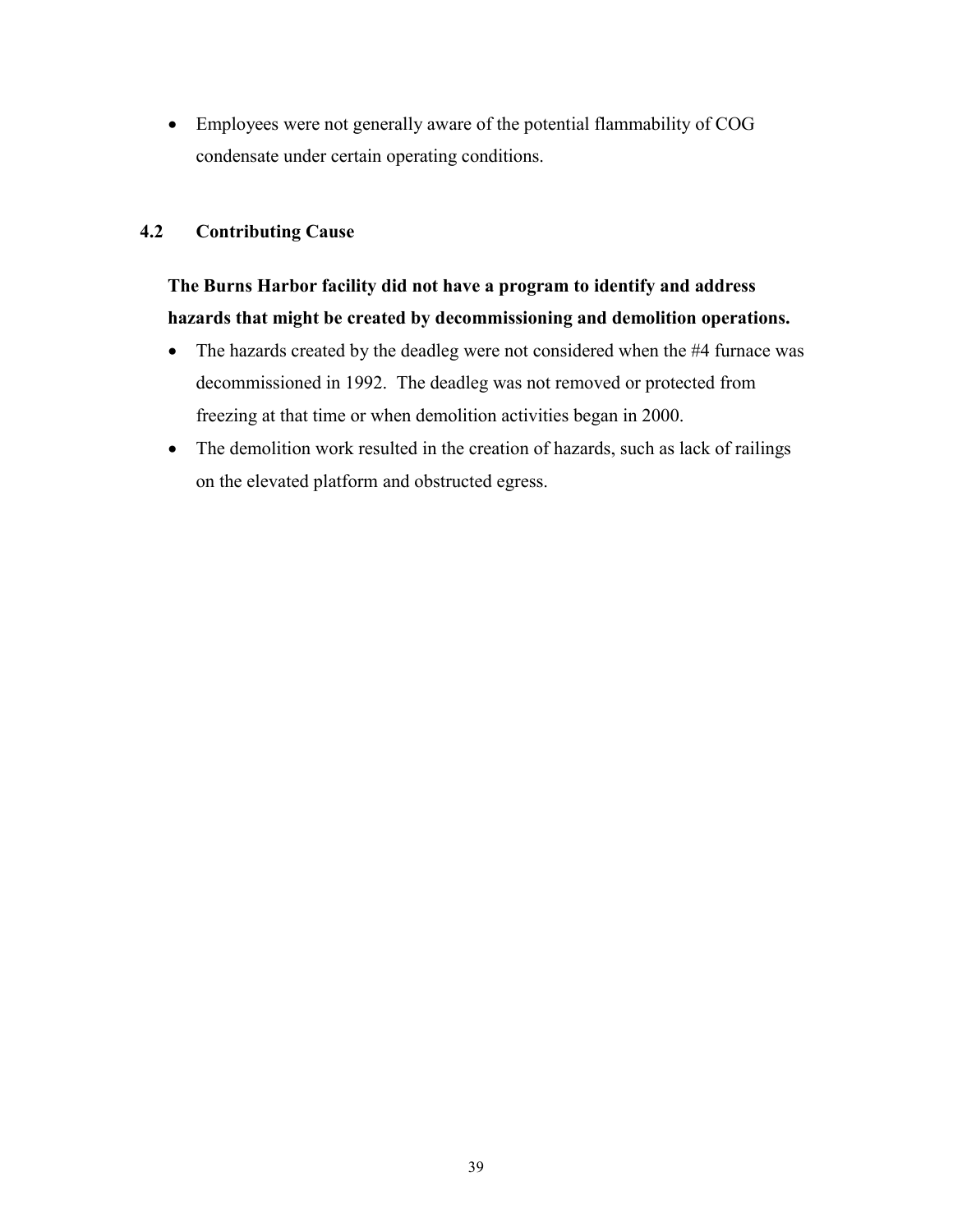#### **5.0 RECOMMENDATIONS**

#### **Bethlehem Steel Corporation, Burns Harbor Mill**

- 1. Implement a work authorization program that requires higher levels of management review, approval, and oversight for jobs that present higher levels of risk, such as opening lines potentially containing flammable liquids where there is no low point drain. (2001-02-I-IN-R1)
- 2. Monitor the accumulation and flammability of COG condensate throughout the mill. Address potentially hazardous changes in condensate accumulation rates and flammability. (2001-02-I-IN-R2)
- 3. Survey the mill for deadlegs and implement a program for resolving the hazards. Develop guidance for plant personnel on the risks of deadlegs and their prevention. Include deadlegs in plant winterization planning. (2001-02-I-IN-R3)
- 4. Provide drains at low points in piping to allow for the safe draining of potentially flammable material. (2001-02-I-IN-R4)
- 5. Ensure that Burns Harbor and contractor employees are trained with regard to the potential presence of flammable liquids when working with or opening COG or condensate piping and equipment. (2001-02-I-IN-R5)
- 6. Establish procedures to ensure that insulation is replaced when removed for maintenance. (2001-02-I-IN-R6)

#### **Bethlehem Steel Corporation**

1. Conduct periodic audits of work authorization, line and equipment opening, deadleg management programs, and decommissioning and demolition activities at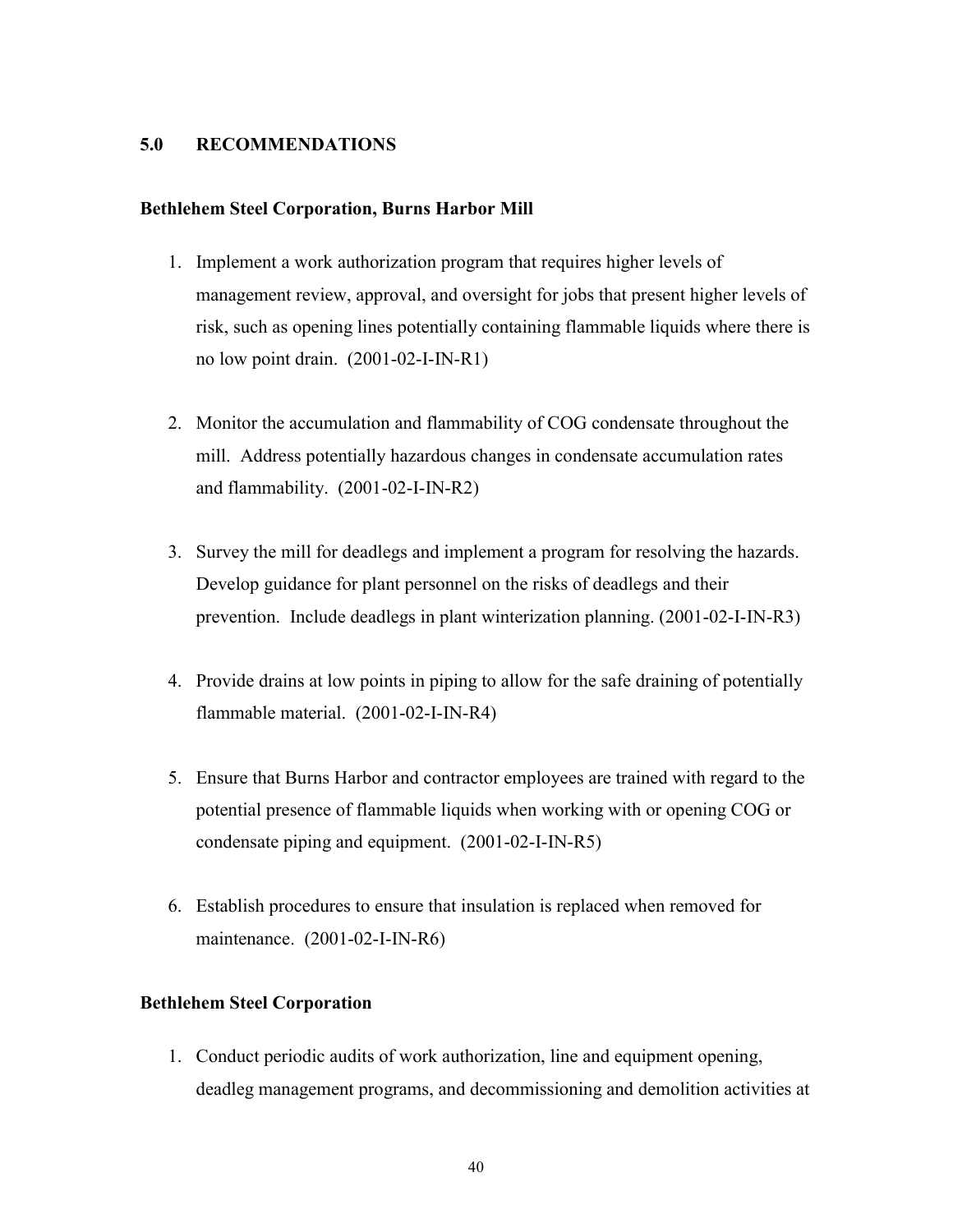your steelmaking facilities. Share findings with the workforce. (2001-02-I-IN-R7)

- 2. Revise the Material Safety Data Sheet (MSDS) for COG condensate to highlight the potential flammability hazard. Ensure that management at your steelmaking facilities trains employees and informs contractors with regard to the potential presence of flammable liquids when working with or opening COG condensate piping and equipment. (2001-02-I-IN-R8)
- 3. Communicate findings of this report to the workforce and contractors at Bethlehem Steel's steelmaking facilities. (2001-02-I-IN-R9)

#### **American Iron and Steel Institute, Association of Iron and Steel Engineers, United Steelworkers of America, AFL-CIO Building Trades Council**

Communicate findings of this report to your membership. (2001-02-I-IN-R10)

By the

#### **U.S. Chemical Safety and Hazard Investigation Board**

Gerald V. Poje, Ph.D. Member

Isadore Rosenthal, Ph.D. Member

Andrea Kidd Taylor, Dr. P.H. Member

December 6, 2001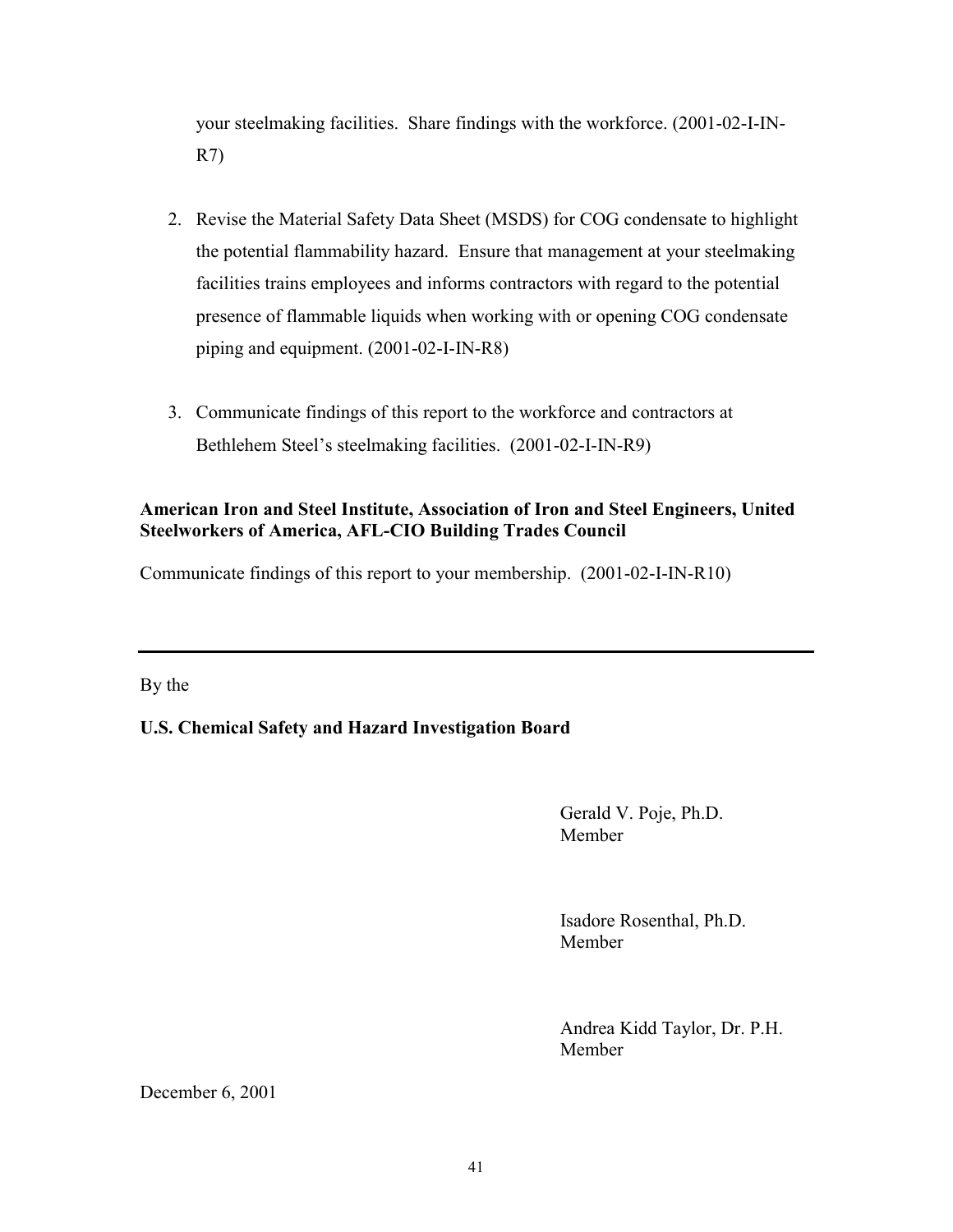## **6.0 REFERENCES**

Health and Safety Executive (HSE), 1997. *The Safe Isolation of Plants and Equipment*, Oil Industry Advisory Committee, Norwich, U.K.: HSE Books. National Safety Council, 1997. *Accident Prevention Manual for Business and Industry, Engineering, and Technology*, 19<sup>th</sup> Edition.